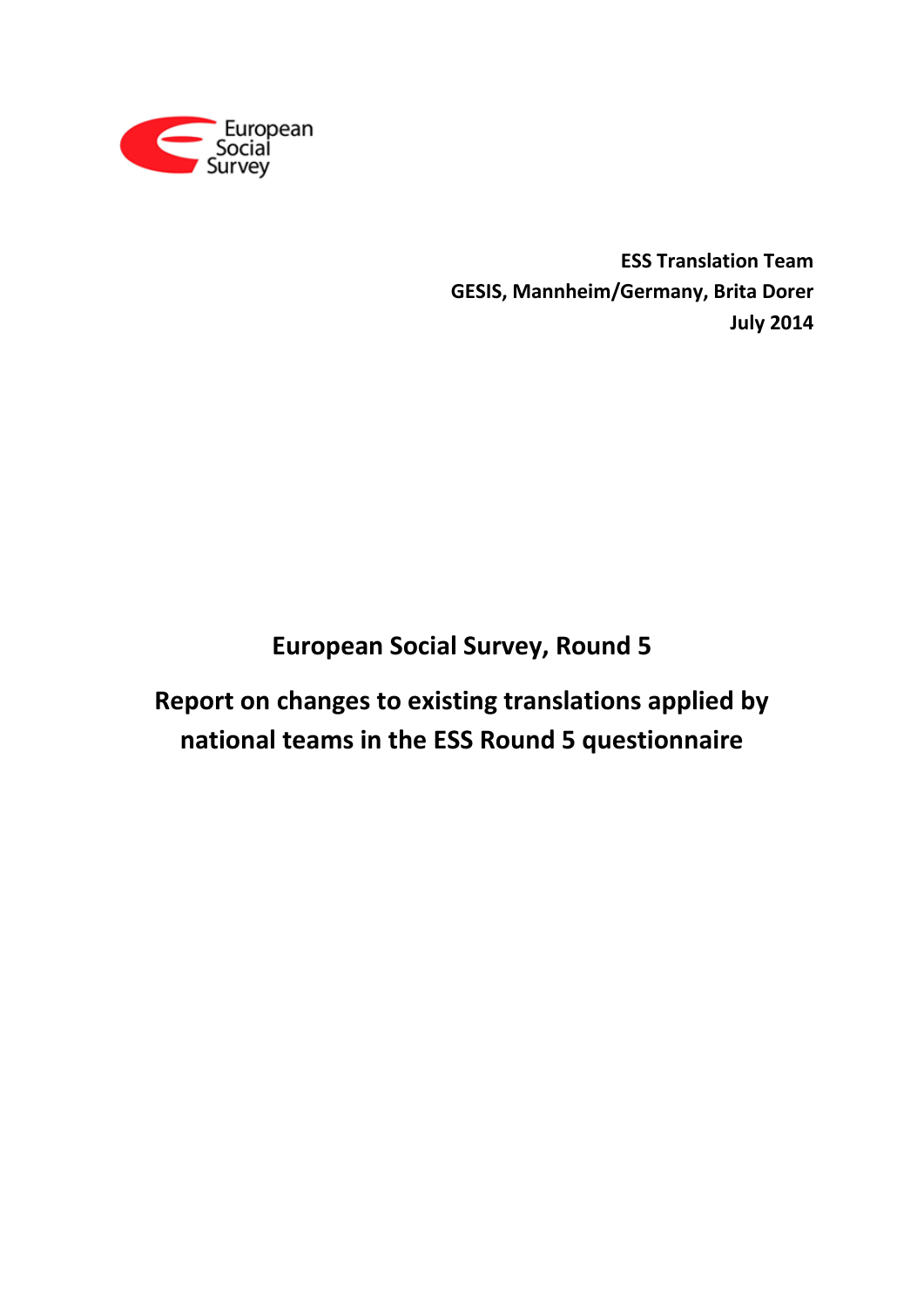# **Changes to existing translations applied by national teams in the ESS Round 5 questionnaire**

### **Preliminary remarks**

This document lists the changes to existing translations made in the ESS Round 5 questionnaire that have been reported by the ESS national coordination teams.

Because one of the main purposes of the European Social Survey consists in measuring attitudes over time, it is crucial that the wording of the repeated parts of the ESS questionnaire does not change from one round to the other. However, it happens from time to time that national teams do modify their translations – often this happens for good reasons, for instance, because errors can be corrected or changes in language use over time taken into account.

Because these changes in questionnaire wording may have an impact on the resulting data, the Core Scientific Team has decided to publish the changes made to existing translations, as this information may be of interest for data users.

In Round 5, existing translations should have been used for the Core questionnaire modules A, B, C and F, items from the repeated rotating module G on 'Work, Family and Well-Being' (from Round 2) and for the repeated items of the supplementary questionnaires.

All countries that participated in the  $5<sup>th</sup>$  round of the ESS have been considered in this document – with the exception of *Greece*, because the national team has not provided this information by the time finalizing this report. If a country name is not mentioned, this means that this country did not modify an existing translation in its ESS Round 5 questionnaires.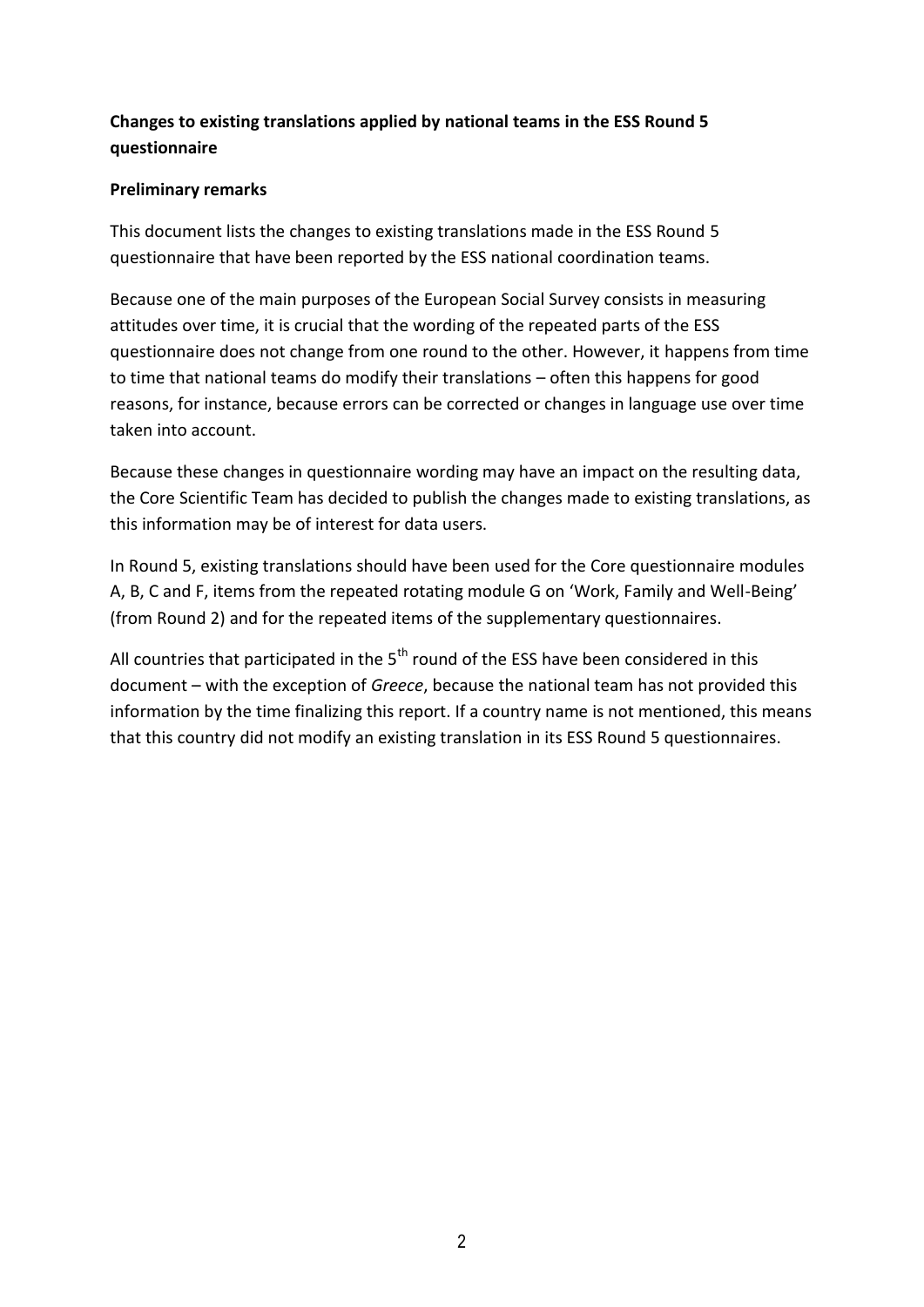# <span id="page-2-0"></span>**Contents**

|    | 1. Footnotes removed from the translated questionnaire in Belgium (Flemish)  4 |  |
|----|--------------------------------------------------------------------------------|--|
|    |                                                                                |  |
|    |                                                                                |  |
|    |                                                                                |  |
| 5. |                                                                                |  |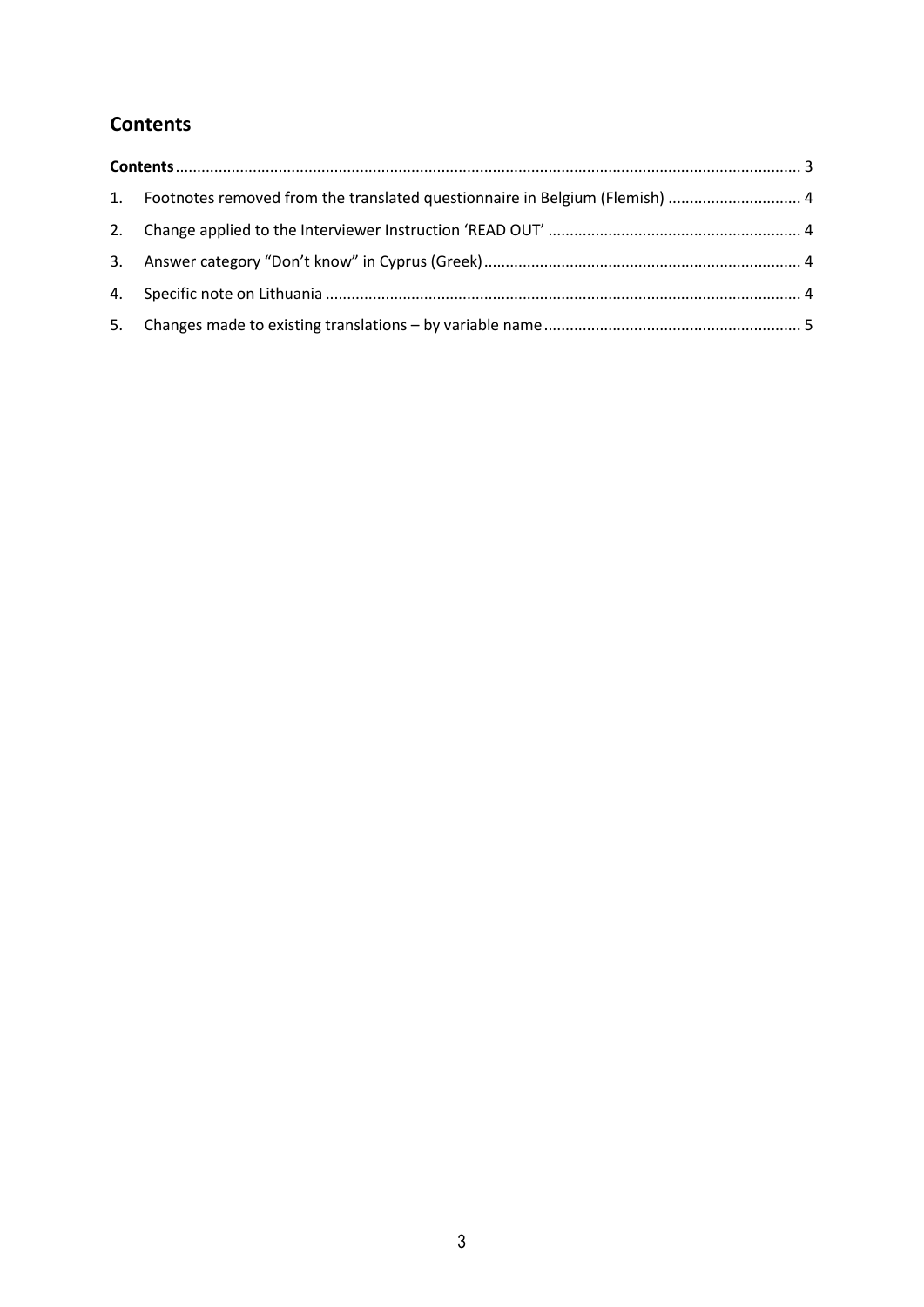### <span id="page-3-0"></span>**1. Footnotes removed from the translated questionnaire in Belgium (Flemish)**

In the Belgian-Flemish questionnaires, in previous rounds, the footnotes included in the English source questionnaire for translation purposes had been included in the Belgian-Flemish questionnaires too.

These are to be considered as mistakes because these footnotes are only intended to guide the translation process and should NOT be included in any translated national questionnaire. This is so as to avoid offering respondents a different stimulus compared to the source questionnaire.

In ESS Round 5, footnotes in the Belgian-Flemish questionnaire were removed from the following items:

**A**: 2, 7, 9, 10 **B**: 13-19 (introduction), 20a, 21, 26, 27, 28, 31, 32, 35 **C**: 2, 3, 4, 6, 9, 17 **F**: 16, 42, 43 **G:** 8, 82/19, 84/21, 61, 62, 66, 34, 47 **H**: A, B, D (2x), E, F, G(2x), H, J, K, L, N, O, Q, R, S, U

### <span id="page-3-1"></span>**2. Change applied to the Interviewer Instruction 'READ OUT'**

### Croatia – Croatian:

In Round 5, Croatia translated the interviewer instruction "READ OUT" as "READ OUT" whereas in Round 4, it had only been translated as "READ".

### Cyprus – Greek:

In Cyprus, the instruction "READ OUT" was translated in a more informal manner in round 5 as compared to previous rounds. This applied to several items.

### <span id="page-3-2"></span>**3. Answer category "Don't know" in Cyprus (Greek)**

In Cyprus, the answer category "Don't know" was spelt out in full in round 5 whereas it had only been abbreviated in rounds 3 and 4. This applied to many items.

### <span id="page-3-3"></span>**4. Specific note on Lithuania**

All changes applied in Lithuania were always applied to both languages, Lithuanian and Russian. This was in order to keep both national languages as close to each other as possible.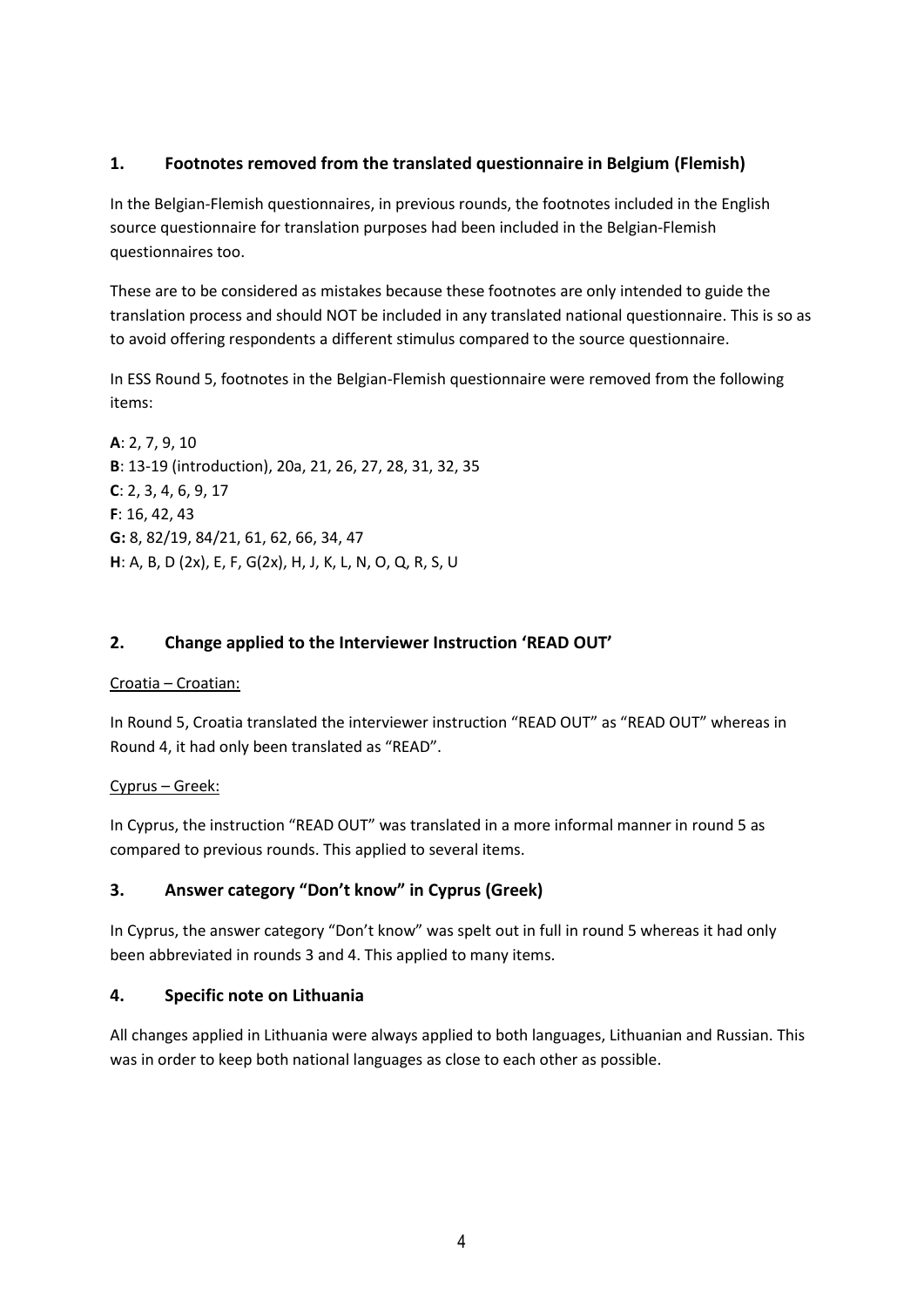### <span id="page-4-0"></span>**5. Changes made to existing translations – by variable name**

#### **CLSPRTY - FEEL CLOSER TO A PARTICULAR PARTY THAN ALL OTHER PARTIES**

**Question B20a:** Is there a particular political party you feel closer<sup>8</sup> to than all the other parties? [8] *"Feel closer to": in the sense of the party one most identifies or sympathises with or is most attached to, regardless of how one votes.*

#### Cyprus – Greek:

The R5 version is an improvement compared to round 4 without changing the meaning at all. In Greek, it refers to the removal of a word that is not really needed and makes the question more straightforward.

ESS4:

Β20a Υπάρχει κάποιο πολιτικό κόμμα στο οποίο νιώθετε ότι είσαστε πιο κοντά από ό,τι σε όλα τα άλλα κόμματα;

(Is there a particular political party you feel closer to than all the other parties?)

ESS5:<br>**B20a Υπ**άρχει κάποιο πολιτικό κόμμα στο οποίο νιώθετε ότι είσαστε πιο κοντά σε σχέση με τα άλλα κόμματα;

(Is there a particular political party you feel closer to in relation to all the other parties?)

#### **PRTDGCL – HOW CLOSE TO PARTY**

**Question B20c:** How close do you feel to this party? Do you feel that you are …

Switzerland – Italian: The "you feel" as well as the  $2^{nd}$  sentence in the question stem was removed in Italian, because grammatically and logically it was not correct and confusing for respondents (there was an adjective missing in Round 4). Now it is clearer and easier to understand.

ESS4: B20c: In che misura si identifica con questo partito? Si sente ... molto / piuttosto / poco / o per niente ?

Backtranslation: To what extent do you identify with this party? Do you feel … much / rather / few / or not at all?

ESS5: B20c: In che misura si identifica con questo partito? Molto / piuttosto / poco / o per niente? Backtranslation: To what extent do you identify with this party? Much / rather / few / or not at all?

#### **LRSCALE - PLACEMENT ON LEFT RIGHT SCALE**

**Question B23:** In politics people sometimes talk of "left" and "right". Using this card, where would you place yourself on this scale, where 0 means the left and 10 means the right?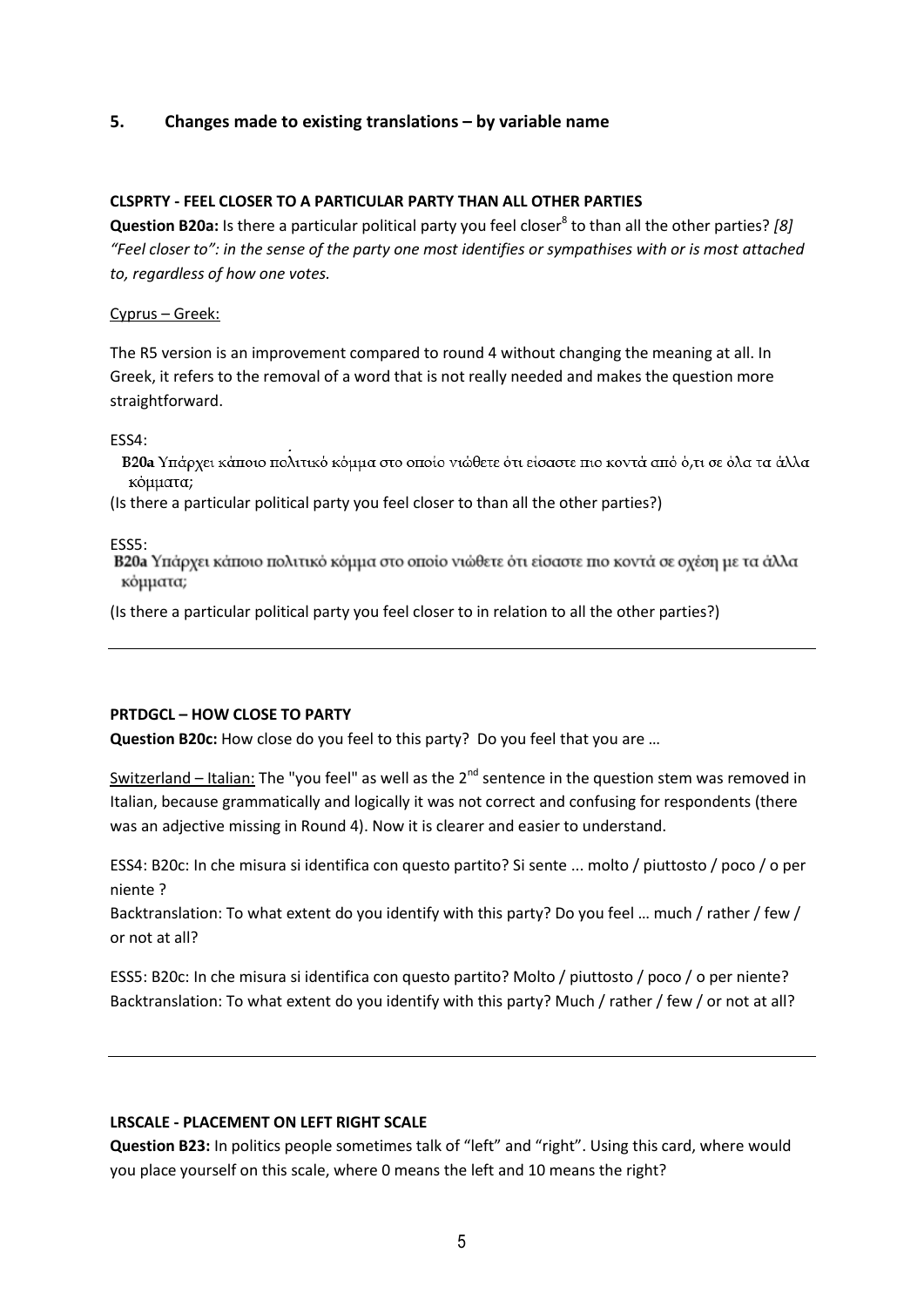Denmark – Danish: The following interviewer instruction was added: "Venstreorienterede partier er fx enhedslisten eller SF Socialistisk Folkeparti, og højreorienterede partier er fx Dansk Folkeparti eller Venstre" [interviewer instruction in B23 means: "Parties to the left are e.g. Enhedslisten (The Red-Green Alliance) or SF Socialist Folkeparti (SF, the Socialist People's Party), and right wing parties are, for example Dansk Folkeparti (Danish People's Party) or Venstre (The Liberal Party of Denmark)"].

### **IMSMETN - ALLOW MANY/FEW IMMIGRANTS OF SAME RACE/ETHNIC GROUP AS MAJORITY**

**Question B35:** *B35: Now, using this card, to what extent do you think [country] should<sup>15</sup> allow people of the same race or ethnic group as most [country]'s people to come and live here<sup>16</sup>? [15] 'Should' in the sense of 'ought to'; not in the sense of 'must'. [16] 'Here' = country throughout these questions.*

### **IMDFETN – ALLOW MANY/FEW IMMIGRANTS OF DIFFERENT RACE/ETHNIC GROUP FROM MAJORITY**

**Question B36:** *How about people of a different race or ethnic group from most [country] people?*

*Response Categories (for B35 and B36): Allow many ti come and live here – Allow some – Allow a few – Allow none – (Dont know)*

Norway: *B35, B36:* The phrase "folk av samme etniske gruppe" is changed to "folk med samme hudfarge eller etniske tilhørighet" [People from the same skin colour or ethnic belonging]. The change was done to better conform to the source since "race" had to be omitted from the 2008 version. This was seen as an improvement and is consistent with the Swedish and the Danish versions of the question.

Poland – Polish: B35 / B36: "mieszkańców Polski" instead of "Polaków" [than most inhabitants of Poland] (*We changed partially wording the question versus the translation suggested earlier. In public discourse, some important politicians divide the society into Poles (=real Poles, patriots) and the rest of the society. This dimension is commonly recognized within the Polish society. For this reason, we have decided to modify the question and use the neutral phrase 'co większość mieszkańców Polski' [than most inhabitants of Poland].*

Switzerland – Italian: B35: the element "as most Swiss people" that was missing in ESS4 has been added in ESS5.

ESS4: Ora, utilizzando questa scheda, in che misura la Svizzera dovrebbe consentire alle persone dello stesso gruppo etnico di venire a vivere qui?

ESS5: Ora, utilizzando questa scheda, in che misura la Svizzera dovrebbe consentire alle persone dello stesso gruppo etnico *che la maggior parte degli svizzeri* di venire a vivere qui? Here a mistake, that is, an omission of round 4 was corrected in round 5.

Portugal– Portuguese: In Portuguese, in B35 and B36, only two grammatical errors were corrected that should not have had an impact on the question functioning:

**B35:** The changes made compared to the ESS4 translation were (a) was the removal of a repeated word "cá" [here] in B35 (following a cApStAn suggestion) and (b) the change of the expression "do que" into "que".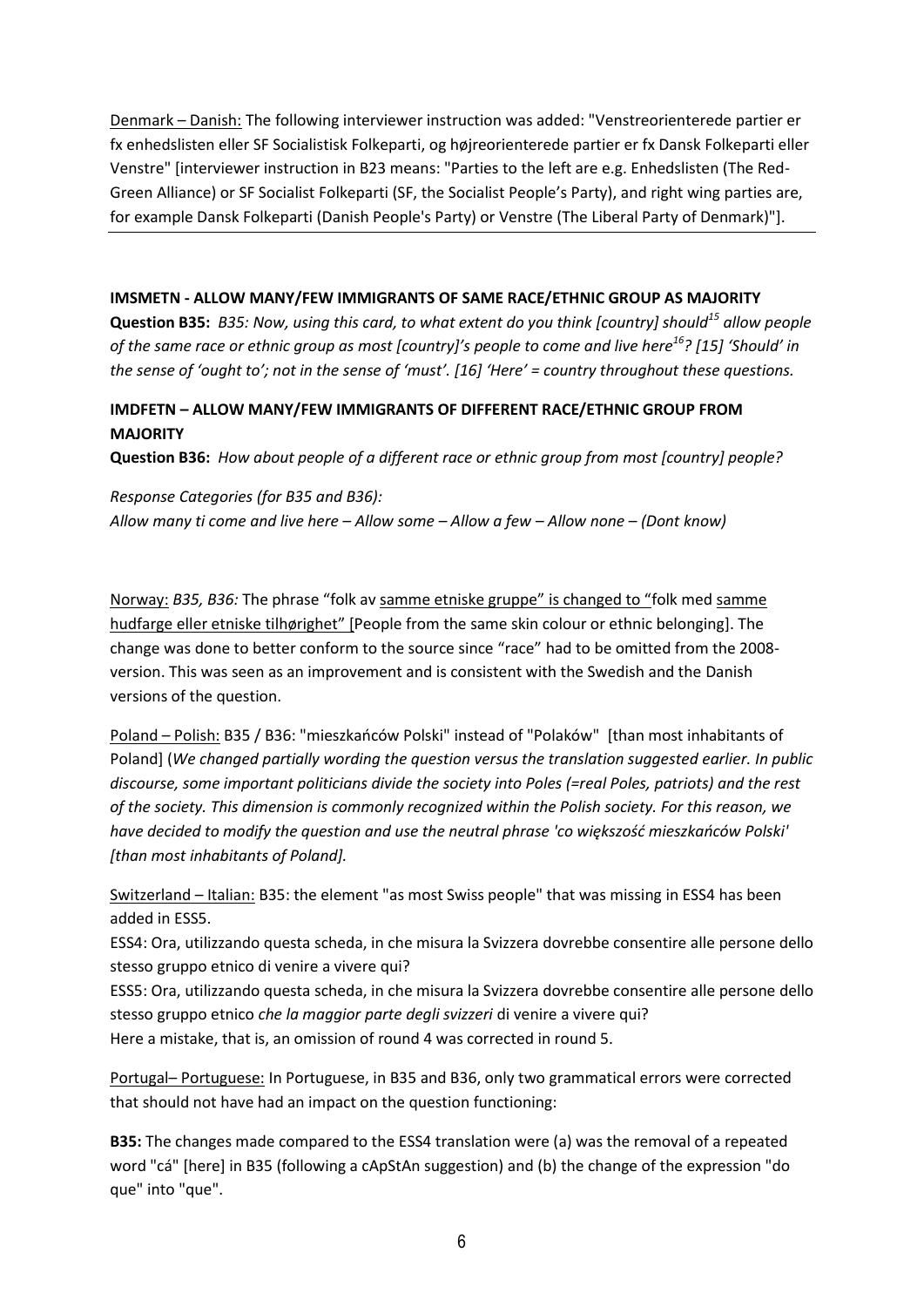ESS4: B35 - Em que medida acha que Portugal deve deixar que pessoas da mesma raça ou grupo étnico *do que* a maioria portuguesa venham e fiquem *cá* a viver cá?

ESS5: B35 - Em que medida acha que Portugal deve deixar que pessoas da mesma raça ou grupo étnico que a maioria dos portugueses venham e fiquem a viver cá?

**B36:** A similar change was made in B36, that is, "do que" changed into "que".

ESS4 version: E em que medida acha que Portugal deve deixar que pessoas de raça ou grupo étnico diferente do que a maioria portuguesa venham e fiquem a viver cá?

ESS5 version: E em que medida acha que Portugal deve deixar que pessoas de raça ou grupo étnico diferente da maioria dos portugueses venham e fiquem a viver cá?

Cyprus – Greek: The Greek translation of 'ethnic group' was changed between round 4 and round 5 because the term used in round 5 is more accurate: the word "ETHNIKI" was changed to "ETHNOTIKI" after advice from a linguist that it is a better version of "ethnic group". The meaning however is exactly the same.

### **INMDISC – ANYONE TO DISCUSS INTIMATE AND PERSONAL MATTERS WITH**

**Question C3:** Do you have anyone with whom you can discuss intimate and personal<sup>18</sup> matters? *[[OLD (C3 in ESS4) [18] 'Intimate' implies things like sex or family matters, "personal" could include work or occupational issues as well.]]*

Switzerland – German/French/Italian: C3: The note "INT: PAS DE CARTE // BEFR: KEINE KARTE // INT: SENZA SCHEDA [NO CARD] was added as all respondents looked on card 19 for their answer.

# **AESFDRK – FEELING OF SAFETY OF WALKING ALONE IN LOCAL AREA AFTER DARK**

**Question C6:** How safe do you – or would you – feel walking alone in this area<sup>21</sup> after dark? Do – or would – you feel… *[[21] Respondent's local area or neighbourhood.]*

Croatia – Croatian: In Round 4, "do you" (in "do you – or would you ") was omitted. This mistake was corrected in ESS5, so "do you" is now included in ESS5. By not only expressing the hypothetical case of the respondents walking alone in their neighbourhoods, the question may be easier to answer also for respondents actually walking alone after dark.

# **BRGHMEF - WORRY ABOUT HOME BURGLED HAS EFFECT ON QUALITY OF LIFE Question C8:** [Instruction above C8: **"ASK IF ANY WORRY AT C7 (CODES 1, 2, 3)"**]

Cyprus – Greek: The wording of this instruction was improved from round 4 to round 5: this is just a rearrangement of the same information in that instruction to be very clear to the interviewer how he/she should ask the question.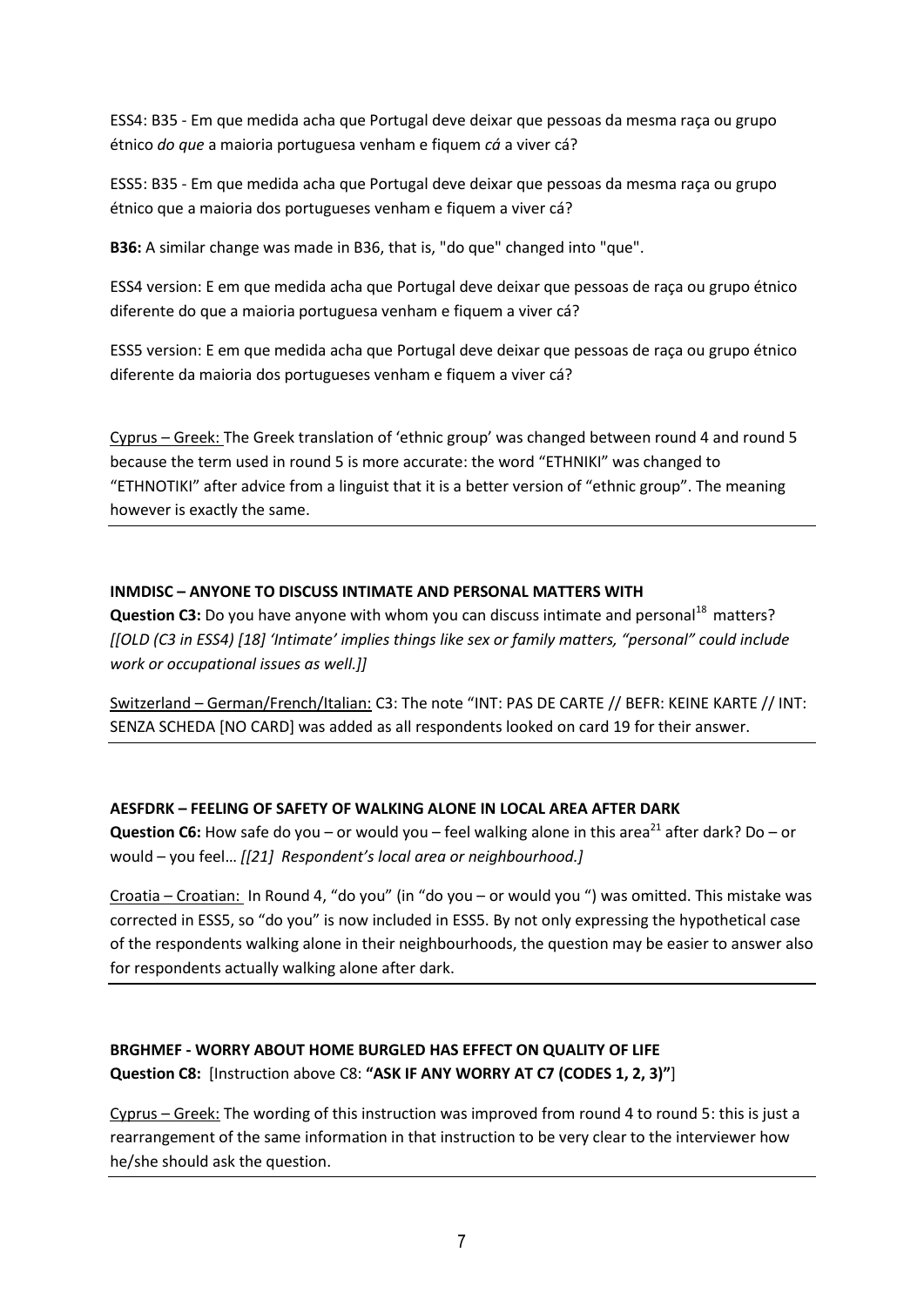### **CRVCTWR – HOW OFTEN WORRY ABOUT BECOMING A VICTIM OF VIOLENT CRIME**

**Question C9:** C9: How often, if at all, do you worry about becoming a victim of violent crime<sup>22</sup>? Please choose your answer from this card. *[[22] "Violent crime" is 'the threat of or actual physical harm'.]*

Croatia – Croatian: In Round 4, the formulation was "Please choose one number from this scale" instead of "Please choose your answer from this card". In ESS 5 this was changed in order to be consistent with the formulation in the other questions.

**CRVCTEF - WORRY ABOUT BECOMING VICTIM OF VIOLENT CRIME HAS EFFECT ON QUALITY OF LIFE Question C10:** Does this worry about becoming a victim of violent crime have a… - …serious effect on the quality of your life, - …some effect, - or no real effect on the quality of your life?

Croatia – Croatian: In Round 4, in the answer coded as 3 ("or no real effect on the quality of your life"), "real" was omitted. In Round 5, the direct translation of 'real' ("stavrnog") is included. The stimulus may be different if asking about 'no effect' or 'no REAL effect'.

### **Instruction above C10: "ASK IF ANY WORRY AT C9 (CODES 1, 2, 3)"**

Cyprus – Greek: The wording of this instruction was improved from round 4 to round 5: this is just a rearrangement of the same information in that instruction to be very clear to the interviewer how he/she should ask the question.

### **RLGBLG – BELONGING TO PARTICULAR RELIGION OR DENOMINATION**

**Question C17:** Do you consider yourself as belonging to<sup>25</sup> any particular religion or denomination? *[OLD (C17 in ESS4) [25] Identification is meant, not official membership.]*

Czech Republic – Czech: In Round 4, one word had not been translated ('denomination'), and this mistake has now been corrected: ESS R4: "Hlásíte se k nějakému konkrétnímu náboženství? (*Do you consider yourself as belonging to any particular religion?)*, changed in ESS 5 into: "Hlásíte se k nějakému konkrétnímu náboženství c(i vyznání?" (*Do you consider yourself as belonging to any particular religion or denomination?*) This correction was necessary because respondents may feel that they belong to a certain denomination, without belonging to a particular religion.

Belgium – Flemish: The footnote in C17 that was still present in the be\_NL ESS4 questionnaire was removed in ESS 5.

### **RLGBLGE – EVER BELONGING TO PARTICULAR RELIGION OR DENOMINATION Question C19:** Have you ever considered yourself as belonging to any particular religion or denomination? [OLD (C19 in ESS4)]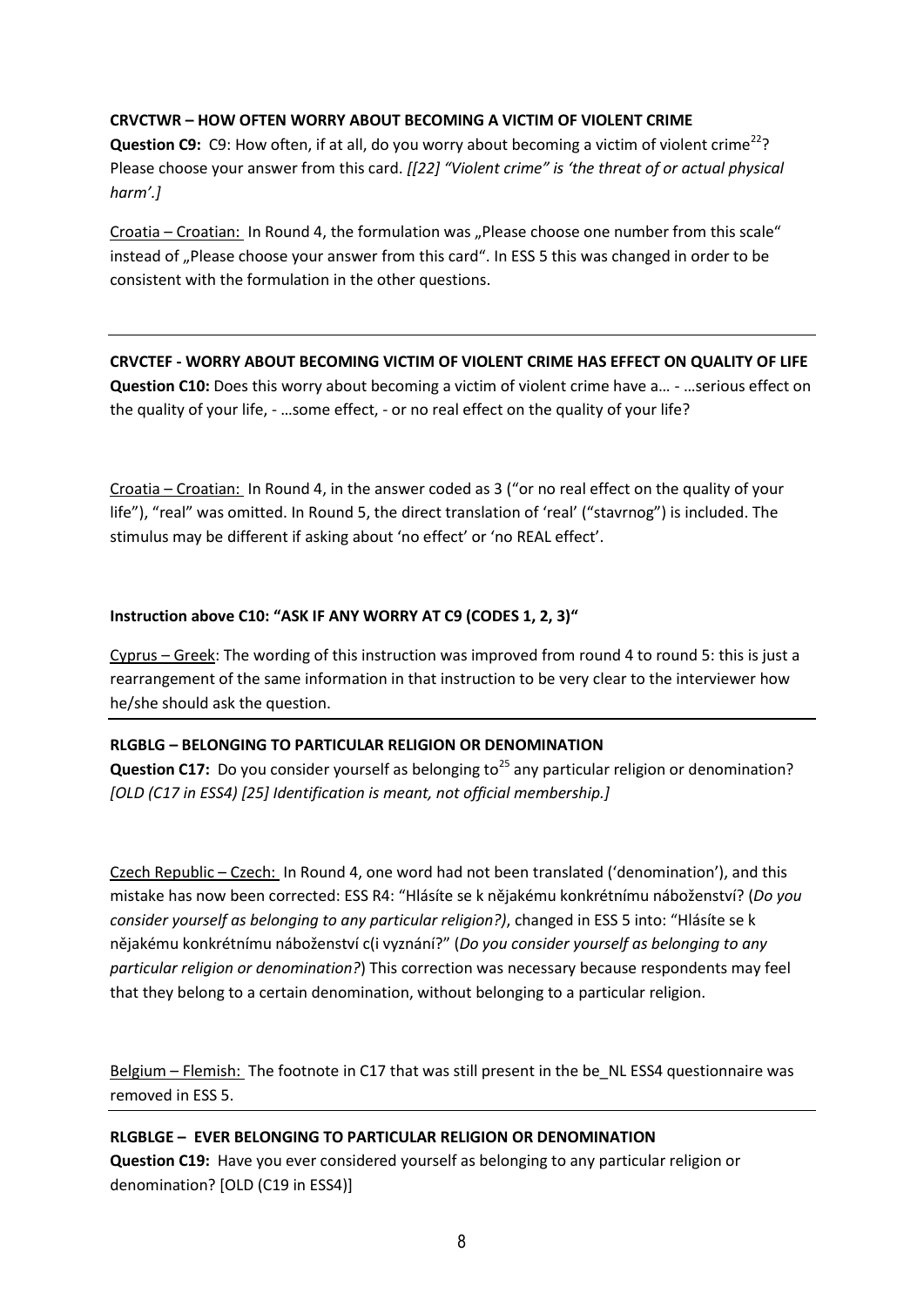Belgium – Flemish: The footnote in C19 that was still present in the be\_NL ESS4 questionnaire was removed in ESS 5.

### **RLGDGR – HOW RELIGIOUS ARE YOU**

**Question C21:** C21: Regardless of whether you belong to a particular religion, how religious would you say you are? Please use this card. -not at all religious; -very religious

Croatia – Croatian: In round 4, the first answer "not at all religious" (00) was translated as "not religious" omitting 'at all' ("nisam religiozan/na"). Since the 'at all' provides an extra emphasis to the category in British English this was corrected in ESS5, and now it means 'not at all religious' in the Croatian version too.

### **RLGATND – HOW OFTEN ATTEND RELIGIOUS SERVICES APART FROM SPECIAL OCCASIONS**

**Question C22:** Apart from special occasions such as weddings and funerals, about how often do you attend religious services nowadays? Please use this card.

Croatia – Croatian: In round 4, "nowadays" was omitted. In ESS 5, this reference period is added so that the stimulus is the same as in the British English source questionnaire.

### **DSCRETN - DISCRIMINATION OF RESPONDENT'S GROUP: ETHNIC GROUP**

**Question C25:** On what grounds is your group discriminated against? PROBE: 'What other grounds?' - CODE ALL THAT APPLY. (…). Ethnic group

Cyprus – Greek: The Greek wording of the instruction 'CODE ALL THAT APPLY' was improved from round 4 to round 5: The change was literally from a word that in Greek has more the meaning of 'match' whereas the word used in ESS 5 is a better word for 'apply.

### **Introduction above the following questions:**

### **D1 – INSCLWR - HOW WRONG TO MAKE EXAGGERATED OR FALSE INSURANCE CLAIM;**

### **D2 - BYSTLWR - HOW WRONG TO BUY SOMETHING THAT MIGHT BE STOLEN;**

**D3 - TRFOWR - HOW WRONG TO COMMIT TRAFFIC OFFENCE** (I would now like to ask you some questions about how wrong<sup>27</sup> you consider certain ways of behaving to be. *[27 'Wrong' in the sense of 'morally wrong'. Countries should use the scale used at E13-E16 in ESS Round 2 for items D1-D3. Note however that only D1 was fielded in Round 2 (as E15) but in a slightly different form.]*

Switzerland – German: The translation of the adjective 'wrong' was changed as compared to round 2 (when the questions were first fielded in the ESS). The new translation is (a) consistent with the translation used in Germany, and (b) it was agreed with the CCT that the new translation ('schlimm') conveys the moral dimension better than the word 'unkorrekt' used in the Swiss-German version in round 2.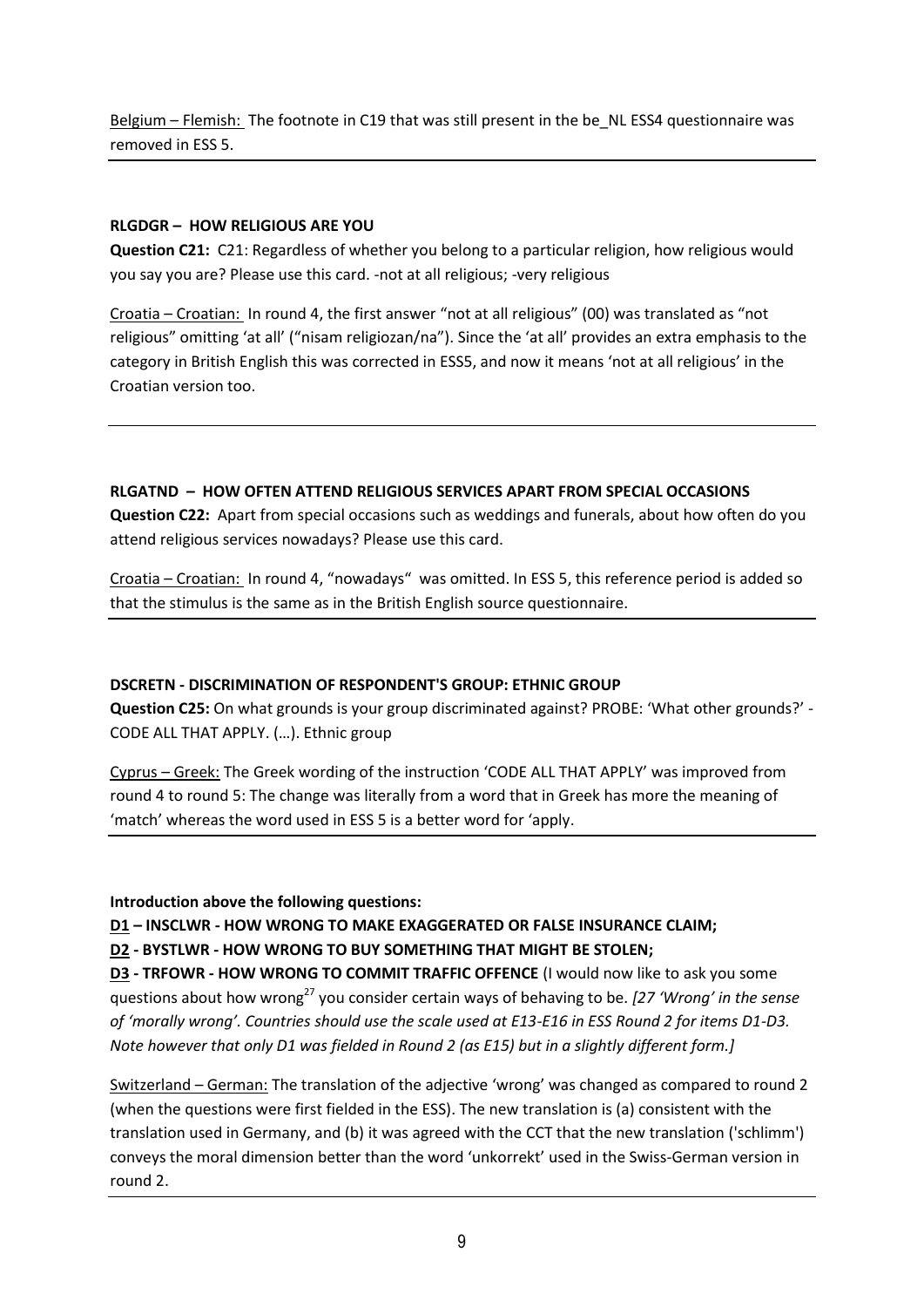#### **HHMMB - NUMBER OF PEOPLE LIVING REGULARLY AS MEMBER OF HOUSEHOLD**

**B above F1–** Now, I would like to ask you some details about yourself and others in your household.

Switzerland – French / Italian: In Round 4, "now" was translated as "finally" in the French and Italian versions. In ESS5 all three Swiss versions translate in the sense of 'now'. This change was made in order to be consistent with the English source questionnaire and also within Switzerland.

#### **HHMMB - NUMBER OF PEOPLE LIVING REGULARLY AS MEMBER OF HOUSEHOLD**

**Question F1:** Including yourself, how many people – including children – live here regularly as members of this household?

**GNDR - Gender Question F 2:** CODE SEX, respondent

**RSHIPA2 - SECOND PERSON IN HOUSEHOLD: RELATIONSHIP TO RESPONDENT Question F4:** Looking at this card, what relationship is he/she to you?

**CHLDHM - Children living at home or not at F4 Question F 12:** INTERVIEWER REFER TO HOUSEHOLD GRID AND CODE:

#### **CHLDHHE - Ever had children living in household**

**Question F 13:** Have you ever had any children of your own, step-children, adopted children, foster children or a partner's children living in your household?

Lithuania – Lithuanian and Russian: "household" in the former version was a longer version referring to "people living at your home"; the modified version in Round 5 uses a more technical / precise term "namu ukis" (in Lithuanian).

### **FXLTPH – FIXED-LINE TELEPHONE IN ACCOMMODATION**

**Question F13a:** Is there a fixed-line telephone in (your part of) this accommodation? INTERVIEWER NOTE: "your part of" refers to separate 'households' living in the same building, not rooms within a household.)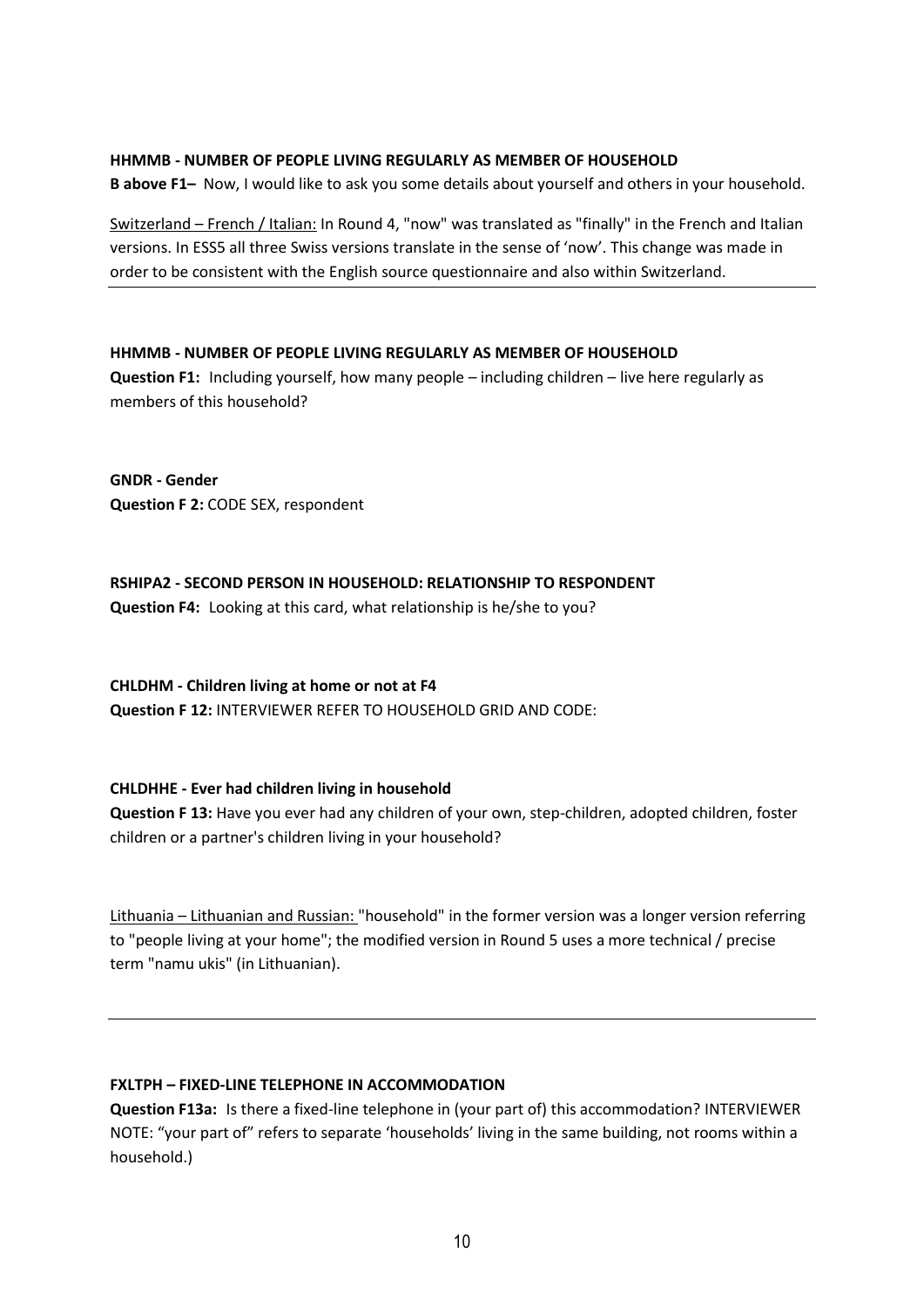Switzerland – German: In the German version, the word "anschluss" (telephone mainlines / connection) was removed so that the question now asks if respondents have a *telephone set* and not a simple connection or mainlines. The reason for this change was to be consistent with the English source questionnaire and with the Swiss-French and Swiss-Italian questionnaires. In addition, the differentiation between having 'only' the telephone connection or mainlines in the home on the one hand and having a telephone set plugged in will become more and more important because of the increasing number of people only using mobile phones who may have the telephone connection/mainlines in their household without using this, that is, with no telephone set plugged in and connected.

Belgium – Flemish: The term '…, not rooms within a household' was not translated in round 4 and has now been added in round 5. This change is necessary in order to be consistent with the English source version.

### **EDLVDBE – HIGHEST LEVEL OF EDUCATION, BELGIUM**

**Question F15:** What is the highest level of education you have successfully completed?

Belgium – Flemish: In round 4 this was translated as 'Wat is het hoogste opleidingsniveau dat u heeft voltooid?' In round 5 the word 'succesfully' (succesvol) was added and 'completed' was translated as 'beëindigd' instead of 'voltooid' in order to be closer to the English source questionnaire.

**F17a -PDWRK -** Using this card, which of these descriptions applies to what you have been doing for the last 7 days? - Which others?

**Code 01:** in paid work (or away temporarily) (employee, self-employed, working for your family business)

**F17c - MAINACT - MAIN ACTIVITY LAST 7 DAYS** [And which of these descriptions best describes your situation (in the last seven days)? Please select only one.] **Code 01:** in paid work (or away temporarily) (employee, self-employed, working for your family business)

### **MNACTIC - Interviewer code, main activity last 7 days Question F 17 d:** INTERVIEWER CODE: MAIN ACTIVITY

Lithuania: Lithuanian and Russian: The term ("self-employed") was changed because it had caused confusion to the respondents: the new version "dirbti savarankiškai/savarankiškas darbas" (in Lithuanian) is a more general concept than "individuali veikla" (in Lithuanian), which is a particular form of self-employment 'allowed' in Lithuania.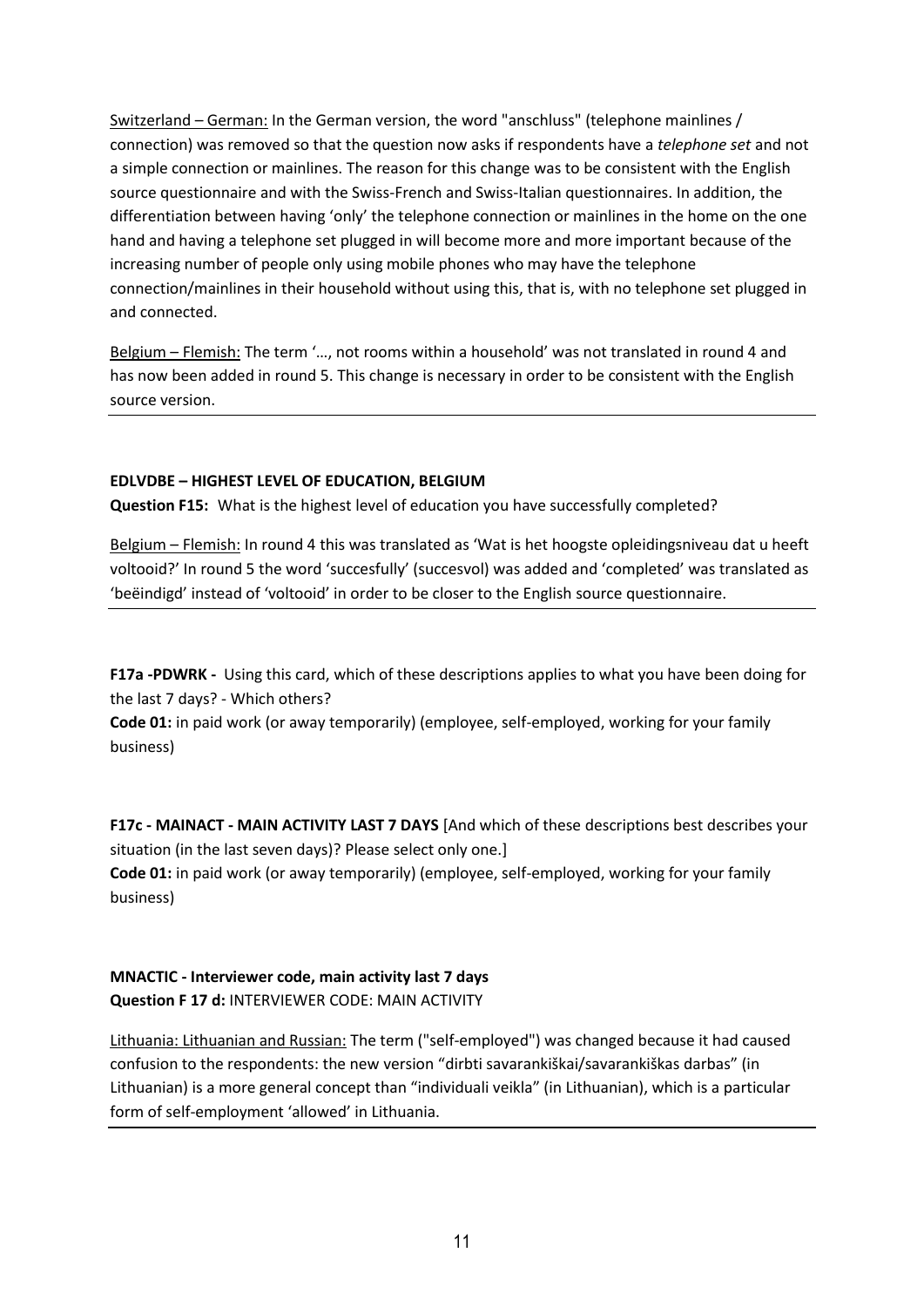#### **CRPDWK – CONTROL PAID WORK LAST 7 DAYS**

**Question F18:** Can I just check, did you do any paid work of an hour or more in the last seven days?

Croatia – Croatian: In round 4, the expression "of an hour or more" had not been translated – and this omission was corrected in Round 5.

Without having a time reference the question may be more difficult to answer and the answer behaviour may not be comparable between respondents.

#### **EMPLREL – EMPLOYMENT RELATION**

**Question F21:** In your main job are/were you…

Belgium – Flemish: The term 'In your main job' was not translated in round 4, and now this omission has been corrected in order to be in line with the English source questionnaire.

The round 4 version was less explicit, but together with the interviewer instruction it may have been understood in the correct way too.

Switzerland – German: Before question F21, a note was added " !!! ATTENTION: Respondent was born in the year %t1" in order to make the interview process clearer.

Lithuania: Lithuanian and Russian: The term ("self-employed") was changed because it had caused confusion to the respondents: the new version "dirbti savarankiškai/savarankiškas darbas" (in Lithuanian) is a more general concept than "individuali veikla" (in Lithuanian), which is a particular form of self-employment 'allowed' in Lithuania.

# **WKDCORGA – ALLOWED TO DECIDE HOW DAILY WORK IS ORGANISED (Question F27); IORGACT – ALLOWED TO INFLUENCE POLICY DECISIONS ABOUT ACTIVITIES OF ORGANISATION (Question F28);**

**WKDCPCE – ALLOWED TO CHOOSE/CHANGE PACE OF WORK (Question F28a)**

**Intro to F27-F28a**: Using this card, please say how much the management at your work allows/allowed you…

In this introductory sentence to items F27-28a, the following countries had not translated the reference to the past in Round 4 ('allowed'), and corrected this omission in ESS5: Switzerland – German/Italian, Croatia – Croatian

### **RC to F27-F28a: I have/had no influence – I have/had complete control:**

Switzerland – German/French/Italian: In ESS4, the reference to the past ('had') was not translated in all 3 Swiss versions; in Round 5, this was corrected and so now in ESS5 the answer categories in all three Swiss questionnaires include the reference to the past. These changes were necessary in order to bring the translations in line with the English source questionnaire.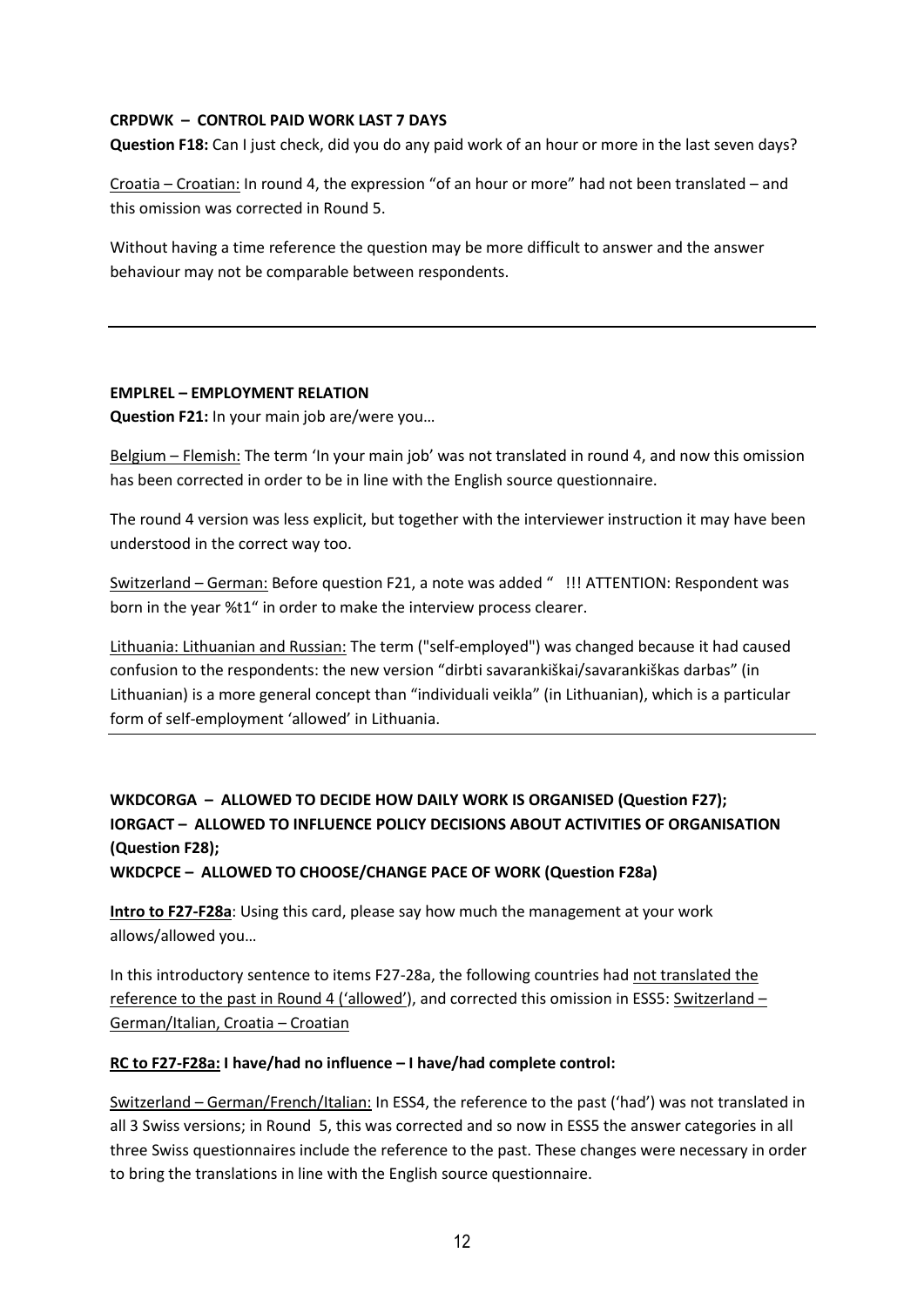### **IORGACT – ALLOWED TO INFLUENCE POLICY DECISIONS ABOUT ACTIVITIES OF ORGANISATION**

**(Question F28):** I am going to read out a list of things about your working life. Using this card, please say how much the management at your work allows/allowed you…to influence policy decisions about the activities of the organisation?

Poland – Polish: The Polish translation in ESS4 might bring associations to the respondent's own company, because there was still a possessive pronoun included together with 'organisation'. There may have been the risk in round 4 for the question to be misunderstood (that is, whether respondents may influence policy decisions about activities in his/her OWN company). The final translation (without possessive pronoun) eliminates this problem and therefore expresses the intended meaning of the question better than in ESS4.

### **WKDCPCE – ALLOWED TO CHOOSE/CHANGE PACE OF WORK**

**(Question F28a):** I am going to read out a list of things about your working life. Using this card, please say how much the management at your work allows/allowed you...to choose or change your pace of work? *[OLD (F19a in ESS2) [88] NEW QUESTION PART OF ROUND 5 ROTATING MODULE ON WORK, FAMILY AND WELBEING. Question was asked in Round 2 as F19a.]*

Poland – Polish: The Polish translation in ESS4 used for 'to choose' means literally 'to choose' but might bring association rather to 'select, pick out alternatives' than to the English source version which is closer to 'deciding on the pace / to set the pace of work'. The translation used in ESS5 expresses this meaning better than the verb that was used previously.

### **WKHTOT – TOTAL HOURS NORMALLY WORKED PER WEEK IN MAIN JOB OVERTIME INCLUDED**

**Question F30:** Regardless of your basic or contracted hours, how many hours do/did you *normally* work a week (in your main job), including any paid or unpaid overtime?

Croatia – Croatian: In round 4, 'nowadays' was omitted and this mistake has been corrected in ESS5.

#### **NACER2 – INDUSTRY, NACE REV.2**

**Question F31:** What does/did the firm/organisation you work/worked for mainly make or do?

Croatia – Croatian: In round 4, 'mainly' was omitted, and so in ESS5 'mainly' was added in order to be in line with the English source questionnaire.

### **TPORGWK – WHAT TYPE OF ORGANISATION WORK/WORKED FOR**

**Question F32:** F32: Which of the types of organisation on this card do/did you work for? Central or local government - Other public sector (such as education and health) - A state-owned enterprise - A private firm - Self-employed – Other - (Don't know)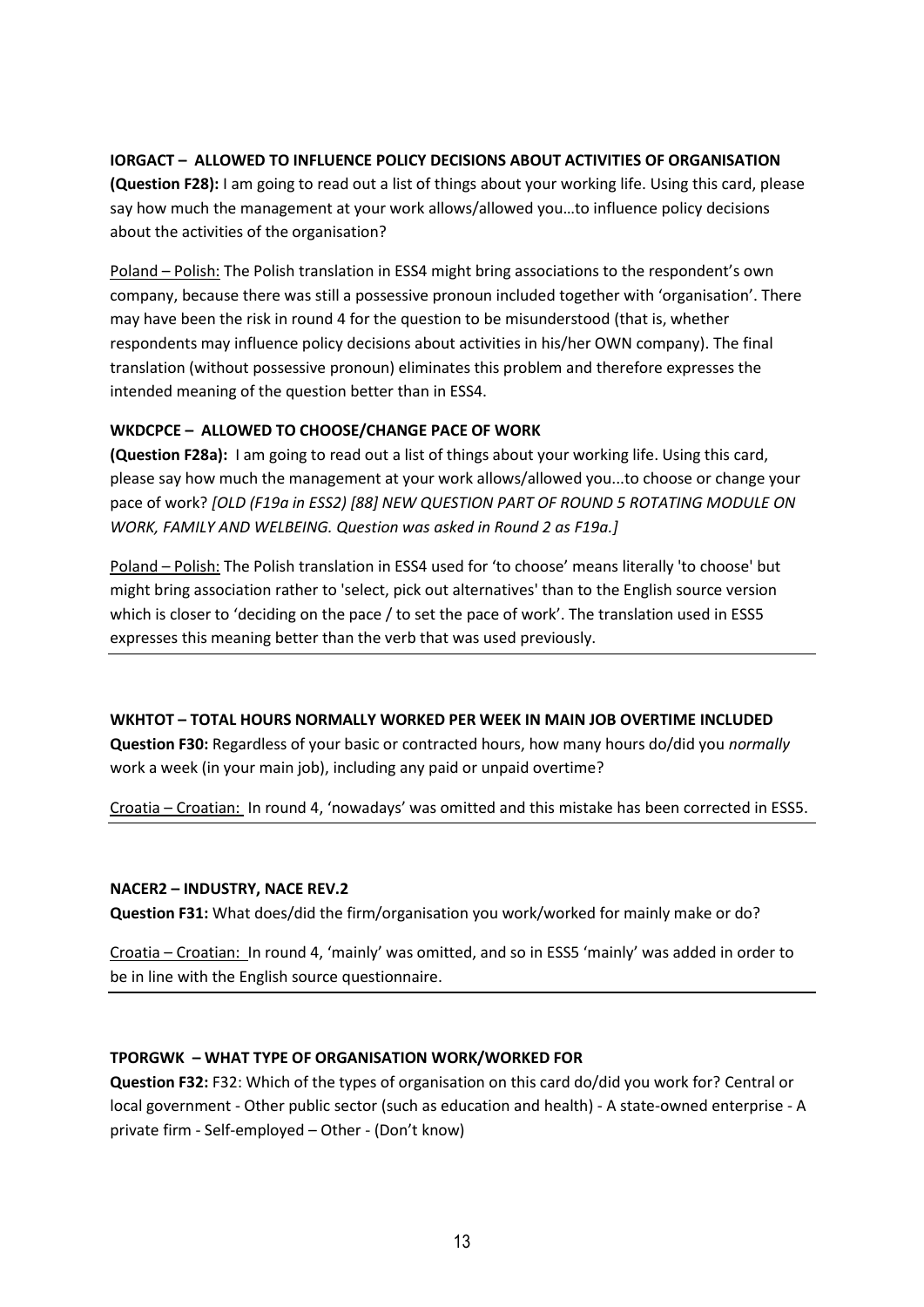Poland – Polish: The Polish team applied a technical correction in round 5 as compared to round 4: the answer option 'Other' is mentioned, so it should not be put in brackets – in ESS4, 'Others' had been in brackets on the questionnaire.

Belgium – Flemish: The following change was applied compared to round 4: The ESS4 translation was "For which type of organisation on this card do you work or have you **ever** worked for?" In Round 5 this becomes: "For which type of organisation on this card you work/worked for?" So now in ESS5, the interviewer can choose between work (present) or worked (past) depending on the current employment situation of the respondent. That means, now it corresponds better to the English source questionnaire.

Croatia – Croatian: In round 4, the codes in F32 were wrong, and the Croatian data has been removed from the integrated data file for round 4.

The wrong codes in Round 4 were: (1) Privatna tvrtka /sektor (*A private firm)*; (2) Državna služba/vlada/javni sektor/državna industrija (*Central or local government, Other public sector, A state owned enterprise*); (3) Samozaposlen *(Self-employed)*; (4) Drugo *(other)*. In ESS5 the correct codes have been used: (1) Central or local government; (2) Other public sector (such as education and health); (3) A state owned enterprise; (4) A private firm; (5) Self-employed.

Lithuania: Lithuanian and Russian: The term ("self-employed") was changed because it had caused confusion to the respondents: the new version "dirbti savarankiškai/savarankiškas darbas" (in Lithuanian) is a more general concept than "individuali veikla" (in Lithuanian), which is a particular form of self-employment 'allowed' in Lithuania.

### **RSNLVEM - Main reason for leaving last employer**

**Question F 34 b:** Which of the reasons shown on this card best describes your main reason for leaving your last employer?

Lithuania: Lithuanian and Russian: The term ("self-employed") was changed because it had caused confusion to the respondents: the new version "dirbti savarankiškai/savarankiškas darbas" (in Lithuanian) is a more general concept than "individuali veikla" (in Lithuanian), which is a particular form of self-employment 'allowed' in Lithuania.

### **HINCSRCA – MAIN SOURCE OF HOUSEHOLD INCOME**

**Question F40:** CARD 54 Please consider the income of all household members and any income which may be received by the household as a whole. What is the main source of income in your household? Please use this card.

Croatia – Croatian: In round 4, the translation of the item *"Unemployment/redundancy benefit*" did not include a translation of "*Redundancy benefit".*

In ESS5, this omission was corrected and the term *("Otpreminine"*) was added.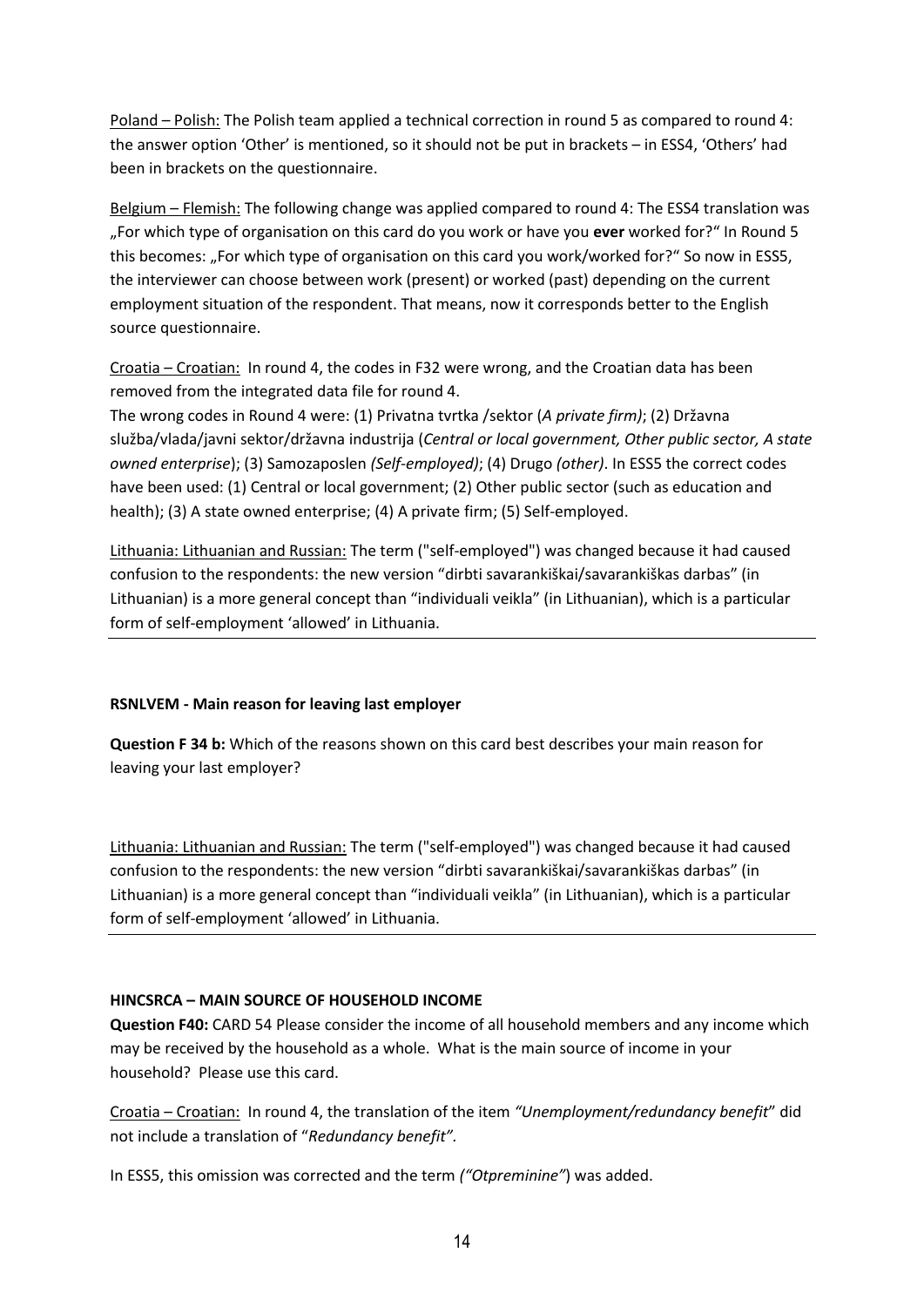Lithuania – Lithuanian and Russian: "household" in the former version was a longer version referring to "people living at your home"; the modified version in Round 5 uses a more technical / precise term "namu ukis" (in Lithuanian).

Lithuania: Lithuanian and Russian: The term ("self-employed") was changed because it had caused confusion to the respondents: the new version "dirbti savarankiškai/savarankiškas darbas" (in Lithuanian) is a more general concept than "individuali veikla" (in Lithuanian), which is a particular form of self-employment 'allowed' in Lithuania.

### **HINCTNTA – HOUSEHOLD'S TOTAL NET INCOME, ALL SOURCES**

**Question F41:** Using this card, please tell me which letter describes your household's total income, after tax and compulsory deductions, from all sources? If you don't know the exact figure, please give an estimate. Use the part of the card that you know best: weekly, monthly or annual income<sup>93</sup> [93] *The actual amounts must NOT appear on the questionnaire. Only the letters and the corresponding numeric codes.*

France – French: Change applied to the Showcards: in ESS4, showcard 73 contained amounts both in Euro and in French Francs, whereas in ESS5 they only contained amounts in Euro.

Lithuania – Lithuanian and Russian: "household" in the former version was a longer version referring to "people living at your home"; the modified version in Round 5 uses a more technical / precise term "namu ukis" (in Lithuanian).

### **PPHINCR - Proportion of household income respondent provides**

**Question F 41 a:** Around how large a proportion of the household income do you provide yourself?

### **HINCFEL - FEELING ABOUT HOUSEHOLD'S INCOME NOWADAYS**

**Question F42:** Which of the descriptions on this card comes closest to how you feel<sup>95</sup> about your household's income nowadays? *[95] "Feel": 'describe', 'view' or 'see'*.

Lithuania – Lithuanian and Russian: "household" in the former version was a longer version referring to "people living at your home"; the modified version in Round 5 uses a more technical / precise term "namu ukis" (in Lithuanian).

### **EDLVPDBE – PARTNER'S HIGHEST LEVEL OF EDUCATION**

**Question F45:** CARD 59: What is the highest level of education your husband/wife/partner has successfully completed? Please use this card.

Belgium – Flemish: In round 4 this was translated as 'Wat is het hoogste opleidingsniveau dat u heeft voltooid?' In round 5 the word 'succesfully' (succesvol) was added and 'completed' was translated as 'beëindigd' instead of 'voltooid' in order to be closer to the English source questionnaire.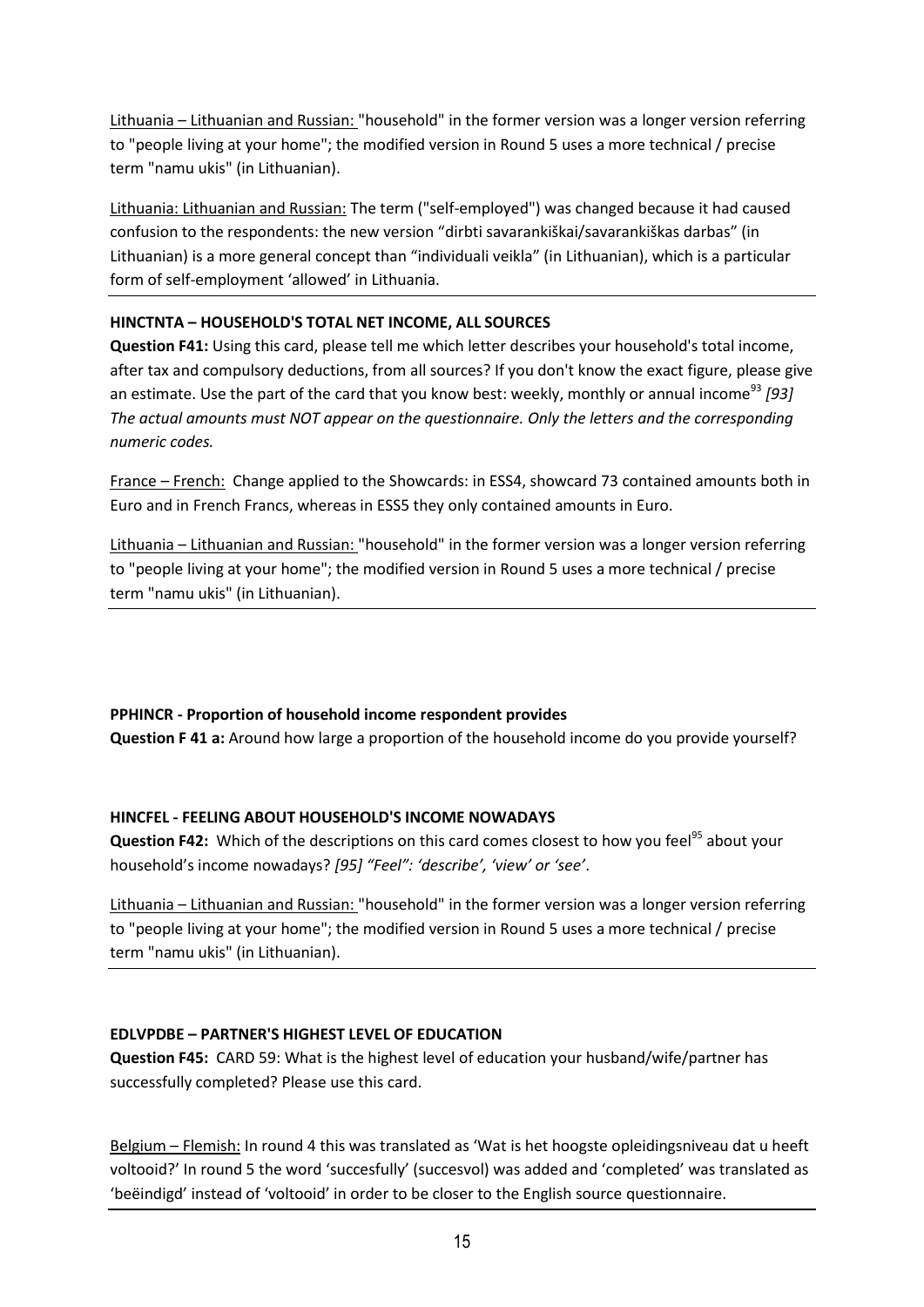#### **PDWRKP - PARTNER DOING LAST 7 DAYS: PAID WORK**

**Question F46a:** Which of the descriptions on this card applies to what he/she has been doing for the last 7 days?

#### **MNACTP - PARTNER'S MAIN ACTIVITY LAST 7 DAYS**

**Question F46c:** *[And which of the descriptions on this card best describes his/her situation (in the last 7 days)?]*

#### **EMPRELP - Partner's employment relation**

**Question F 51:** In his/her main job is he/she...

Lithuania: Lithuanian and Russian: The term ("self-employed") was changed because it had caused confusion to the respondents: the new version "dirbti savarankiškai/savarankiškas darbas" (in Lithuanian) is a more general concept than "individuali veikla" (in Lithuanian), which is a particular form of self-employment 'allowed' in Lithuania.

#### **EDLVFDBE – FATHER'S HIGHEST LEVEL OF EDUCATION**

**Question F58:** CARD 61 What is the highest level of education your father successfully completed? Please use this card.

Belgium - Flemish: In round 4 this was translated as 'Wat is het hoogste opleidingsniveau dat u heeft voltooid?' In round 5 the word 'succesfully' (succesvol) was added and 'completed' was translated as 'beëindigd' instead of 'voltooid' in order to be closer to the English source questionnaire.

#### **EMPRF14 - Father's employment status when respondent 14**

**Question F 59:** When you were 14, did your father work as an employee, was he self-employed, or was he not working then?

Lithuania: Lithuanian and Russian: The term ("self-employed") was changed because it had caused confusion to the respondents: the new version "dirbti savarankiškai/savarankiškas darbas" (in Lithuanian) is a more general concept than "individuali veikla" (in Lithuanian), which is a particular form of self-employment 'allowed' in Lithuania.

### **EMPLNOF - NUMBER OF EMPLOYEES FATHER HAD**

**Question F60:** How many employees did he have?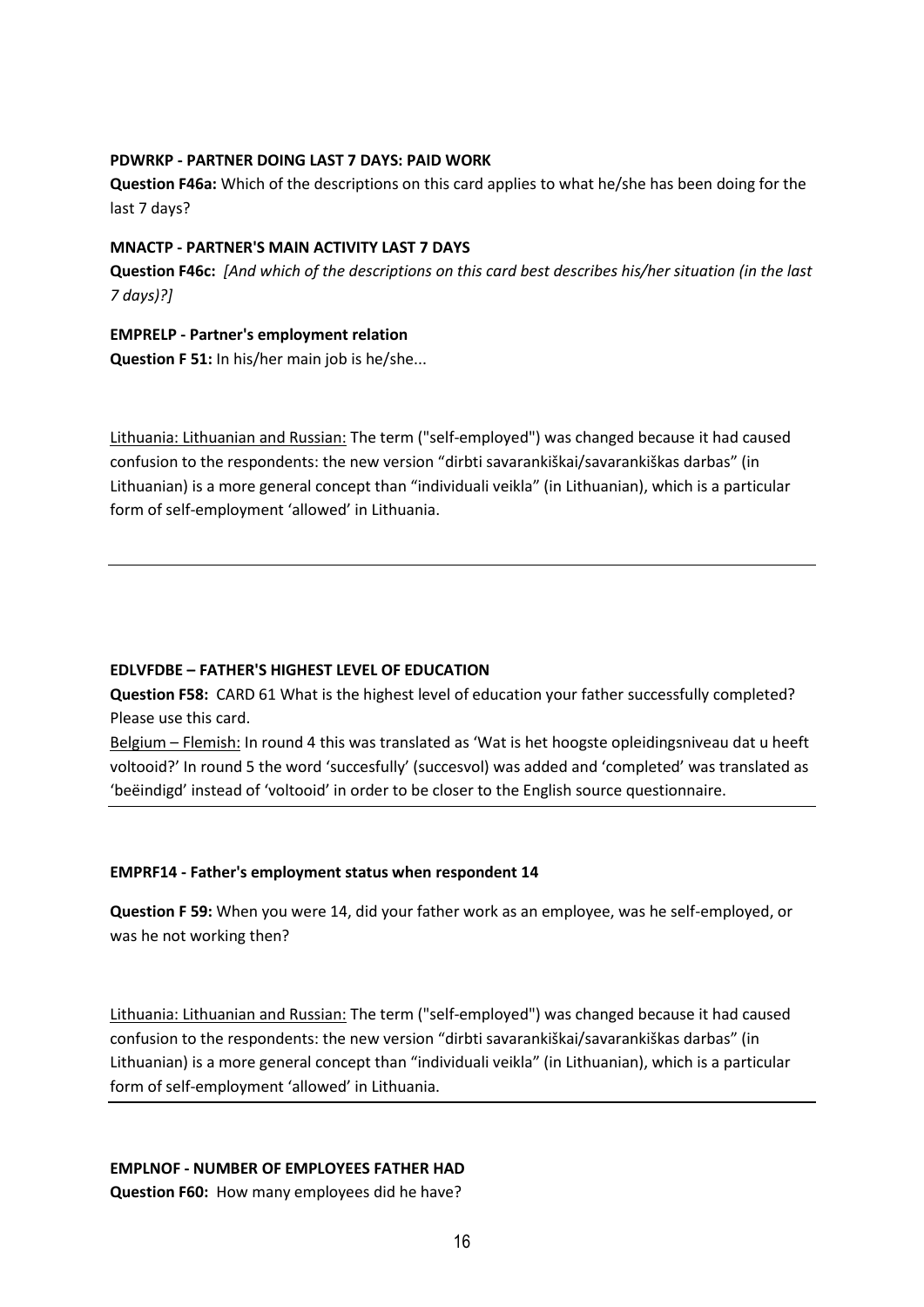Lithuania – Lithuanian and Russian: the word 'tuomet' (in Lithuanian – meaning 'then') was added there was not there before. This should add a specific reference to the time "when respondent was 14" since sometimes respondents were forgetting the context and asking: "When? During which period?"

#### **Question F62** -

What was the name or title of his main job?

Lithuania – Lithuanian and Russian: the word 'tuomet' (in Lithuanian – meaning 'then') was added there was not there before. This should add a specific reference to the time "when respondent was 14" since sometimes respondents were forgetting the context and asking: "When? During which period?"

#### **OCCF14B – FATHER'S OCCUPATION WHEN RESPONDENT 14**

**Question F63:** CARD 62 Which of the descriptions<sup>101</sup> on this card best describes the sort of work he did when you were 14? *[101] Most of the occupations here have not been annotated.* 

#### **OCCM14B – MOTHER'S OCCUPATION WHEN RESPONDENT 14**

**Question F69:** CARD 64 Which of the descriptions on this card best describes the sort of work she did when you were 14?

Some countries changed several translations of occupations given in this list.

### *Switzerland:*

**Service occupations** *such as:* restaurant owner – police officer – waiter – caretaker – barber – armed forces.

'Armed forces' was missing in all three Swiss questionnaires (DE-FR-IT) before and was now added to the list.

#### **Farm worker** *such as:* farmer – farm labourer– tractor driver– fisherman.

'Fisherman' was missing in all three Swiss questionnaires (DE-FR-IT) before and was now added to the list.

In the Swiss-French version, the translation of 'farmer' was amended from "exploitant agricole" (farm manager/farm operator) in ESS4 into "agriculteurs" (farmer) in ESS5. This is also in line with the translation used in France and Belgium-French.

**Professional and technical occupations** *such as:* doctor – teacher – engineer– artist – accountant. 'Professional and technical occupations': The Swiss-Italian translation was changed from "settore professionale e tecnico" (professional and technical sector) in ESS4 into "Professioni intellettuali, libere e scientifiche " (intellectual, liberal and scientific professions) in ESS5 because this corresponds more to the examples listed below. There had been too many errors during the pretest because e.g. technicians were attributed to this category whereas they should not be included in this category. In the Swiss-French and in the Swiss-Italian ESS5 translation, 'liberal/independent professions' were added to this category because this is the form how e.g. doctors or artists would normally work and because these professions, such as also lawyers, have a very high ranking in these societies.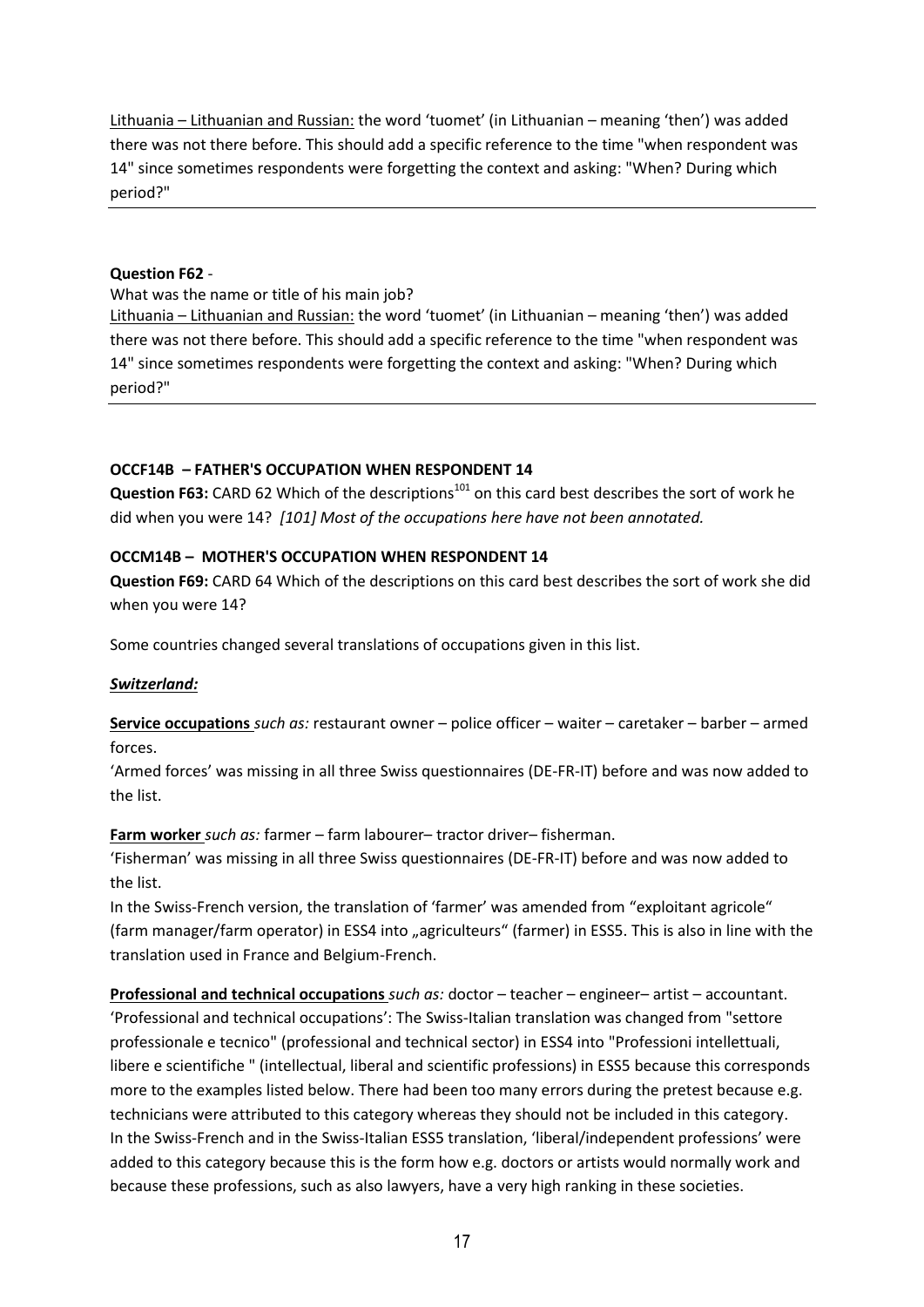The Swiss-French version was changed into "Professions intellectuelles, libérales et scientifiques" (intellectual, liberal and scientific professions) and is now in line with the France-French, Belgium-French and Swiss-German ESS5 questionnaires too.

**Higher administrator occupations** *such as:* banker – executive in big business – high government official – union official.

'Higher administrator occupations': The Swiss-Italian translation was changed from "settore amministrativo" (administrative sector) in ESS4 into "Direttori, funzioni dirigenti nell'amministrazione" (directors, leading positions in the administrations) in ESS5 because this corresponds more to the examples given in Switzerland. There had been too many errors during the pretest because in the former translation, this category was too large and too general.

**Clerical occupations** *such as:* secretary – clerk – office manager – book keeper

In the Swiss-Italian questionnaire, the translation of 'office manager' was amended: In ESS4 this was translated as "direttore d'azienda" (director of a company) which was a wrong translation because it referred to a much higher position than intended within this category. In ESS5, the translation "capo servizio" (office manager) has been used.

### *France:*

**Professional and technical occupations** *such as:* doctor – teacher – engineer– artist – accountant. ESS4: *Personnel des professions scientifiques, techniques, libérales et assimilées, comme médecin, enseignant, ingénieur, artiste ou comptable*

(Staff of scientific, technical, liberal and similar professions, e.g. doctor, teacher/professor, engineer, artist or accountant)

ESS5: A - *Professions libérales, intellectuelles, scientifiques et assimilées comme médecin, enseignant, ingénieur, artiste ou expert-comptable*

(Liberal, intellectual, scientific and similar professions, e.g. doctor, teacher/professor, engineer, artist or expert-accountant)

**Higher administrator occupations** *such as:* banker – executive in big business – high government official – union official.

*ESS4 : Membres des corps législatifs et cadres supérieurs de l'administration publique, comme banquier, directeur ou cadre dirigeant, haut fonctionnaire, responsable syndical*  (Members of legislating bodies and leading positions in the public administration, e.g. banker, director or directing positions, high official, union responsible)

ESS5: - *Directeurs, cadres supérieurs comme banquier, directeur dans une grande entreprise, haut fonctionnaire, dirigeant syndical.*

(Directors, executive officers, e.g. banker, director in a big company, high official, leader in a union)

**Clerical occupations** *such as:* secretary – clerk – office manager – book keeper *ESS4 : Employés de bureau, comme secrétaire, agent administratif, employés de comptabilité*

(office staff, e.g. secretary, administrative employee, accounting staff)

ESS5: - *Employés de bureau et administratifs comme secrétaire, assistant de direction, aide comptable*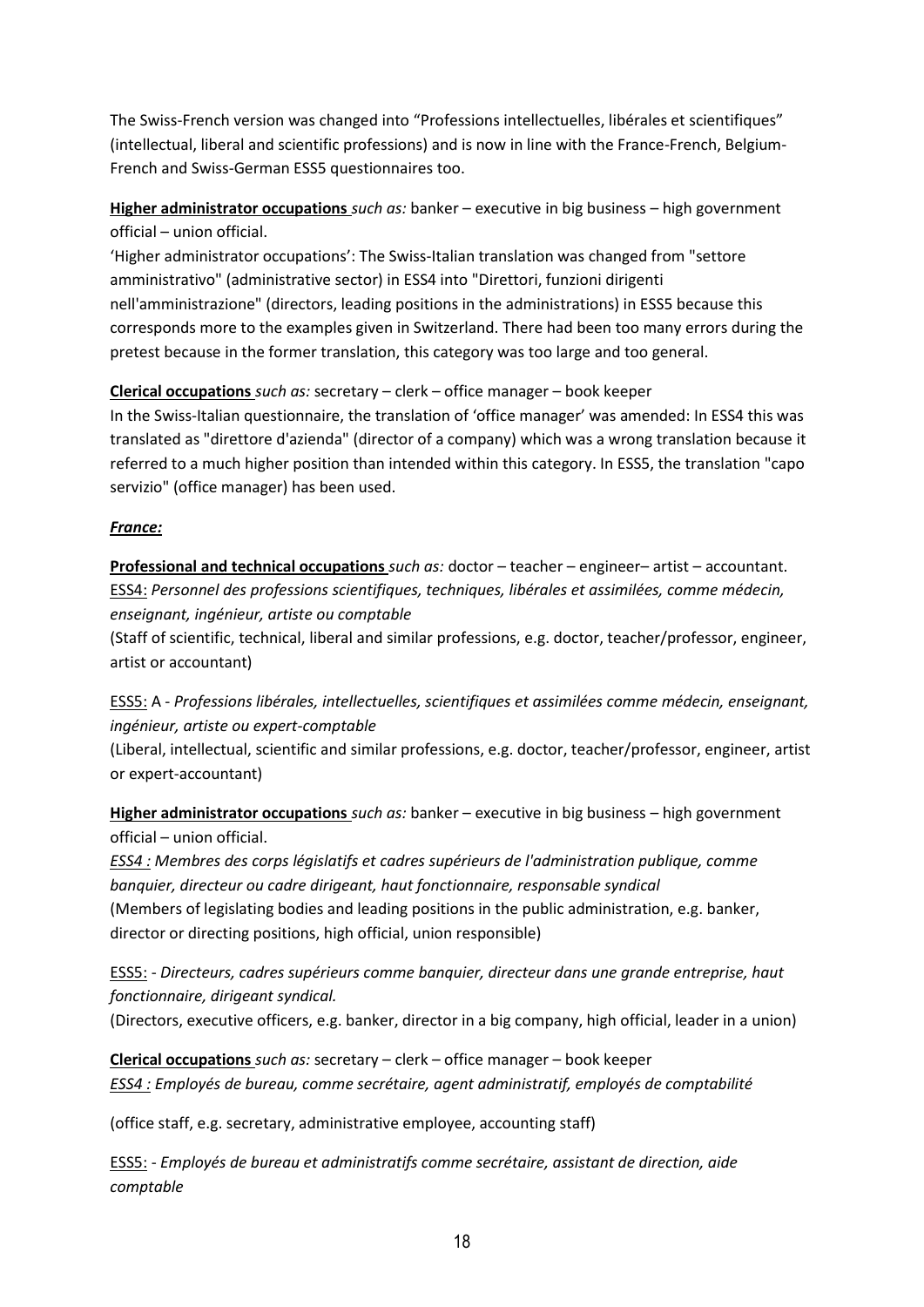(office and administrative staff, e.g. secretary, directorate assistant, assistant accountant)

**Sales occupations** *such as:* sales manager – shop owner – shop assistant – insurance agent ESS4: *Personnels commercial, comme directeur commercial, commerçant, vendeur, ou agent d'assurance*

(sales staff, e.g. sales director, trader/retailer, vendor/sales assistant or insurance agent) ESS5: *Métiers de la vente comme responsable commercial, commerçant, vendeur, agent d'assurances* (sales jobs, e.g. sales responsible, trader/retailer, vendor/sales assistant or insurance agent)

**Service occupations** *such as:* restaurant owner – police officer – waiter – caretaker – barber – armed forces.

ESS4: *Personnels de service, comme propriétaire de restaurant, agent de police, serveur, gardien, coiffeur, forces armées*

(Service professions, as restaurant owner, police officer, waiter, watchman/caretaker, barber, armed forces)

ESS5: *Métiers des services comme propriétaire de restaurant, serveur, gardien d'immeuble, coiffeur, agent de police, militaire.*

(Service professions, as restaurant owner, waiter, caretaker, barber, police officer, armed forces)

**Skilled worker** *such as:* foreman – motor mechanic – printer – tool and die maker – electrician ESS4: *Agents de maîtrise et assimilés, comme contremaître, garagiste, imprimeur, électricien* (Foremen and similar, e.g. supervisors/foremen, motor mechanic, printer, electrician)

ESS5: *Contremaîtres et ouvriers qualifiés comme agents de maîtrise, mécanicien automobile, imprimeur, électricien.*

(Foremen/supervisors and qualified workers, e.g. supervising officers, motor mechanic, printer, electrician)

**Semi-skilled worker** *such as:* bricklayer – bus driver – cannery worker – carpenter – sheet metal worker – baker

ESS4: *Ouvriers spécialisés, comme maçon, conducteur de bus, charpentier, plombiers, Boulanger* (Specialised workers, e.g. bricklayer, bus driver, carpernter, plumber, baker) ESS5: Ouvriers semi-qualifiés comme maçon, conducteur d'autobus, charpentier, plombier ou boulanger.

(Semi-qualified workers, e.g. bricklayer, bus driver, carpenter, plumber, baker)

**Unskilled worker** *such as:* labourer – porter – unskilled factory worker ESS4: *Ouvriers non qualifiés, comme main d'oeuvre, portier* (non-qualified workers, e.g. labourer/manpower, porter) ESS5: *Ouvriers non qualifiés comme manoeuvre, manutentionnaire, ouvrier non qualifié en usine.*

(Non-qualified workers, e.g. labourer/manpower, storehousemen, non-qualified factory worker)

**Farm worker** *such as:* farmer – farm labourer– tractor driver– fisherman. ESS4: Agriculteurs et ouvriers agricoles, pêcheurs (Farmers and agricultural workers, fishermen)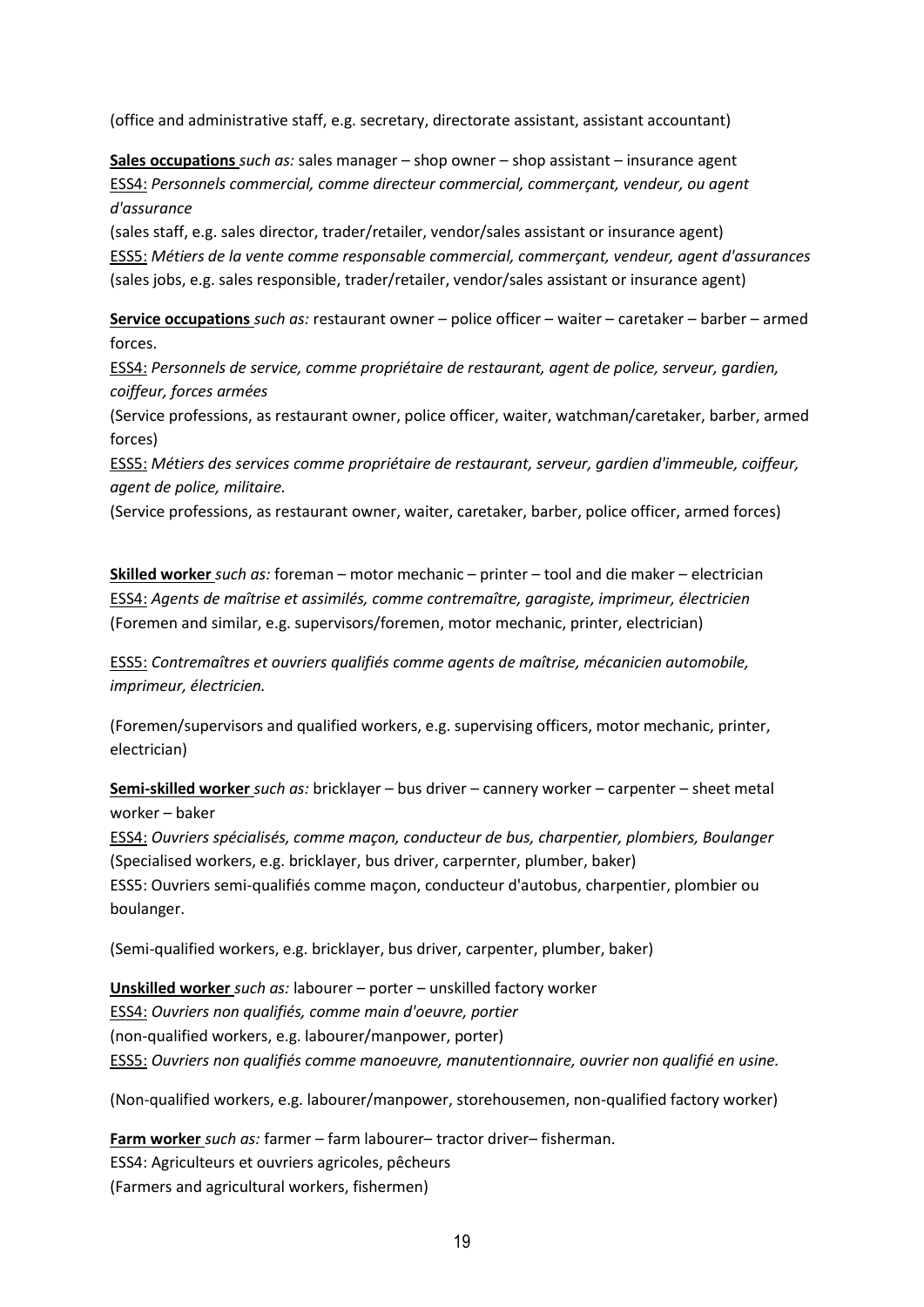ESS5: Métiers de l'agriculture comme agriculteurs, ouvriers agricoles, pêcheurs (Agriculture professions, e.g. farmers, agricultural workers, fishermen).

### *Croatia:*

**Farm worker** *such as:* farmer – farm labourer– tractor driver– fisherman. In ESS4, 'fisherman' was not translated, and this omission was corrected in ESS5.

### *Lithuania – Lithuanian and Russian:*

### **Higher administrator occupations**.

In ESS4, 'higher' was translated in the sense of "highest" ("Auksciausio" in Lithuanian), this was changed into 'higher' ('Auksto' in Lithuanian) in order to be closer to the English, that is, not only including the highest ranks of the administrators.

### **EDLVMDBE – MOTHER'S HIGHEST LEVEL OF EDUCATION, BELGIUM**

**Question F64:** CARD 63 What is the highest level of education your mother successfully completed? Please use this card.

Belgium – Flemish: In round 4 this was translated as 'Wat is het hoogste opleidingsniveau dat u heeft voltooid?' In round 5 the word 'succesfully' (succesvol) was added and 'completed' was translated as 'beëindigd' instead of 'voltooid' in order to be closer to the English source questionnaire

### **EMPRM14 - Mother's employment status when respondent 14**

**Question F 65:** When you were 14, did your mother work as an employee, was she self-employed, or was she not working then?

Lithuania: Lithuanian and Russian: The term ("self-employed") was changed because it had caused confusion to the respondents: the new version "dirbti savarankiškai/savarankiškas darbas" (in Lithuanian) is a more general concept than "individuali veikla" (in Lithuanian), which is a particular form of self-employment 'allowed' in Lithuania.

### **EMPLNOM - Number of employees mother had**

**Question F 66:** How many employees did she have?

Lithuania – Lithuanian and Russian: the word 'tuomet' (in Lithuanian – meaning 'then') was added there was not there before. This should add a specific reference to the time "when respondent was 14" since sometimes respondents were forgetting the context and asking: "When? During which period?"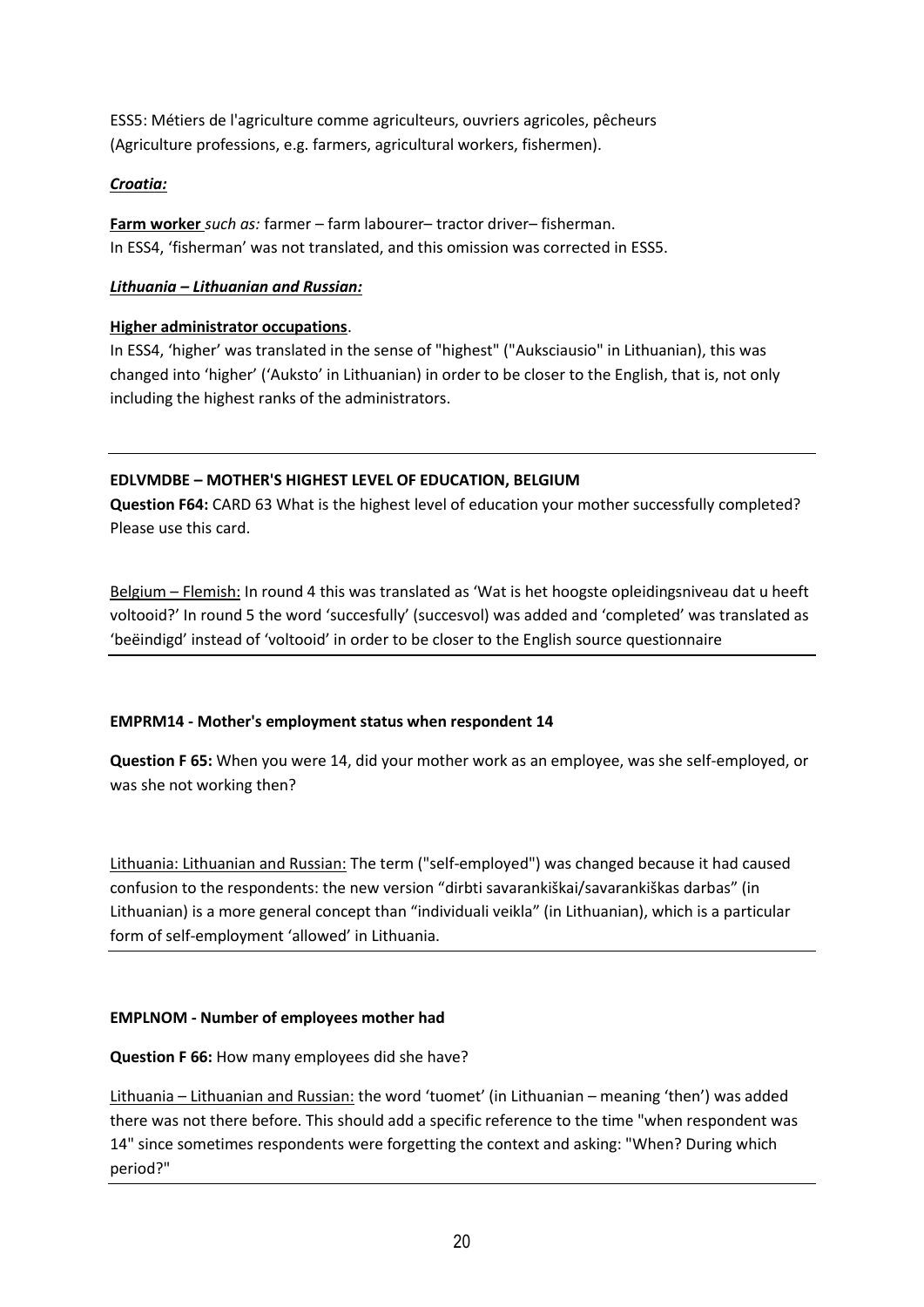**Question F 68:** What was the name or title of her main job?

Lithuania – Lithuanian and Russian: the word 'tuomet' (in Lithuanian – meaning 'then') was added there was not there before. This should add a specific reference to the time "when respondent was 14" since sometimes respondents were forgetting the context and asking: "When? During which period?"

### **ATNCRSE – IMPROVE KNOWLEDGE/SKILLS: COURSE/LECTURE/CONFERENCE, LAST 12 MONTHS**

**Question F70:** (During the last twelve months, have you taken any course or attended any lecture or conference to improve your knowledge or skills for work?

Switzerland – Italian: An introduction was added in order to avoid confusion: it was made clear that this question concerns the respondent, and NOT his/her mother.

### **EDUL12M – NUMBER OF DAYS ON EDUCATION OR TRAINING LAST 12 MONTHS**

**Question F70a:** About how many days in total have you spent on this training or education in the last 12 months? Please count two half days as one whole day. **INTERVIEWER NOTE: 'training or education'** refers to the course, lecture or conference at F70 and includes external training. Evening classes should be counted as a quarter of a day.

Switzerland – German/French/Italian: In all three languages a precision was added to make sure respondents understand that this question does not concern full-time education.

### **CMSRV – DOING LAST 7 DAYS: COMMUNITY OR MILITARY SERVICE**

 $\overline{\phantom{a}}$ 

**Question F17a:** CARD 50 Using this card, which of these descriptions applies to what you have been doing for the last 7 days? Select all that apply;

### **CMSRVP – PARTNER DOING LAST 7 DAYS: COMMUNITY OR MILITARY SERVICE**

**Question F46a:** CARD 60 Which of the descriptions on this card applies to what he/she has been doing for the last 7 days? Select all that apply.

RC: in **community or military service<sup>84</sup>** *[84] This code does not apply to JOBS in the military but to compulsory military service only.*

Croatia – Croatian: This code is excluded in Croatia in ESS5 since military service is no longer compulsory.<sup>1</sup>

 $1$  Community service should be included if this is compulsory for some people as an alternative to compulsory military service (eg for those who for religious or moral reasons cannot bear arms). It must not be confused with voluntary work as such as this service is mandatory. If there is neither compulsory military service nor this compulsory community service then this code had to be excluded in this country.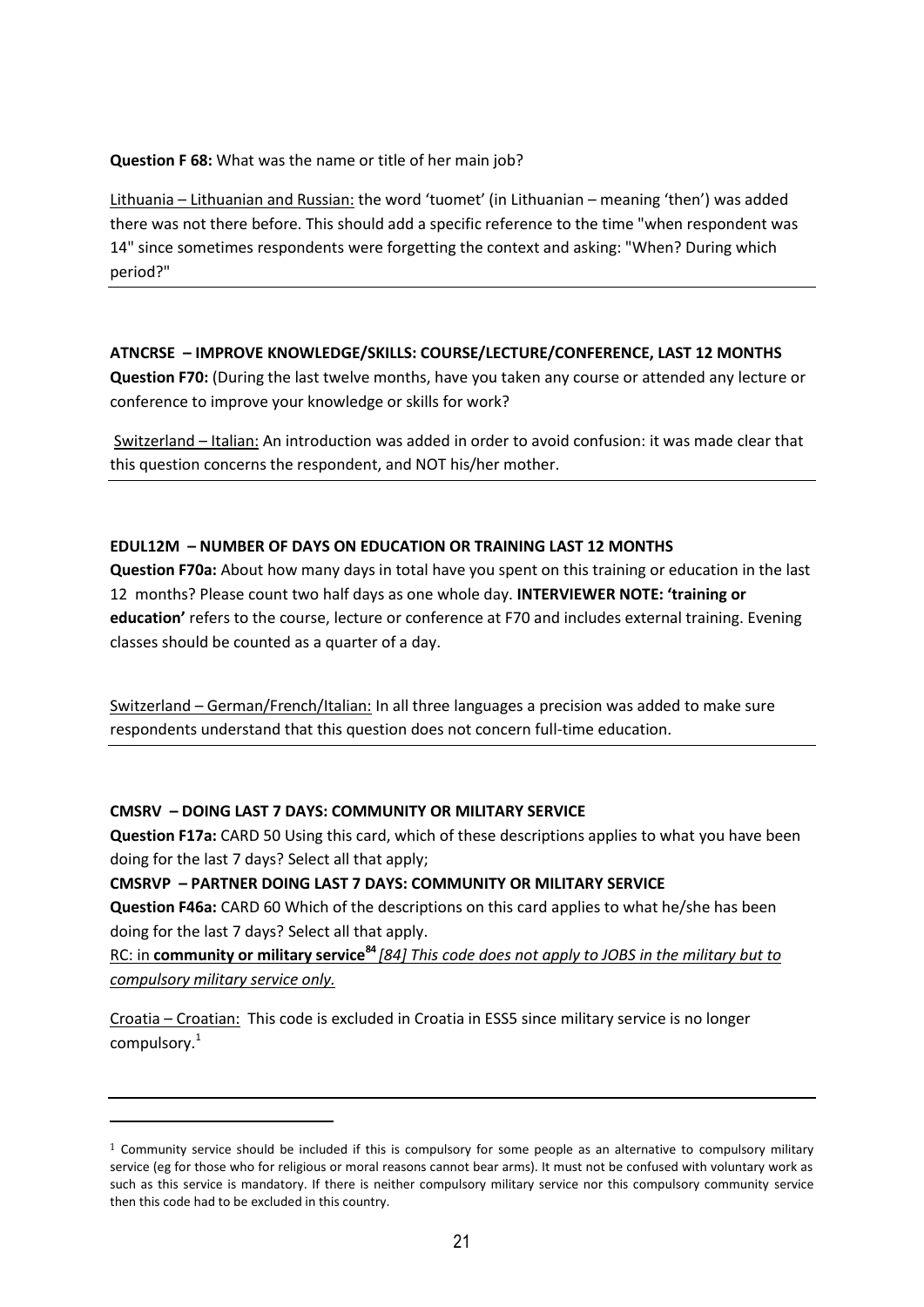# **GDSPRT – HAVE FELT CHEERFUL AND IN GOOD SPIRITS LAST 2 WEEKS (Question G1) CLMRLX – HAVE FELT CALM AND RELAXED LAST 2 WEEKS (Question G2) ACTVGRS – HAVE FELT ACTIVE AND VIGOROUS LAST 2 WEEKS (Question G3) Bridge above G1-3** : … For each statement I would like you to say how often you have felt like this over the last two weeks. …

Belgium – Flemish: The translation of the word 'have' was amended in order to be in line with the sentence above ('heeft' instead of 'hebt').

### **WRKENGT – WORK INVOLVE WORKING EVENINGS/NIGHTS, HOW OFTEN (Question G15) WKOVRTM – WORK INVOLVE HAVING TO WORK OVERTIME AT SHORT NOTICE, HOW OFTEN (Question G16)**

How often does your work involve…

G15 ... working evenings or nights<sup>116</sup>? [116] This refers to working after the usual and established *office hours.*

G16 … …having to work overtime at short notice?

Switzerland – German/French/Italian: A specific note was added "concerns paid work only but includes also working at home" for clarification purposes.

Switzerland – German: The translation of 'at short notice' was changed because the pretest showed that the former version was not easily understood by the respondents ('angekündigte' in ESS5 instead of 'anberaumte' in ESS4).

### **WRKWE – WORK INVOLVE WORKING AT WEEKENDS, HOW OFTEN**

**Question G17:** How often does your work involve working at weekends<sup>117</sup>? 117 "Weekend" is the *usual days of the week when offices are closed.]*

Switzerland –Italian: In Italian, the round 2 translation was 'How many times does your work require your presence on weekends?' This reference to mere presence was changed into actual work on weekends, and so the new translation means 'How many times do you work on weekends?'. This change was made in order to exclude the situation where respondents are merely present on weekends without actually working.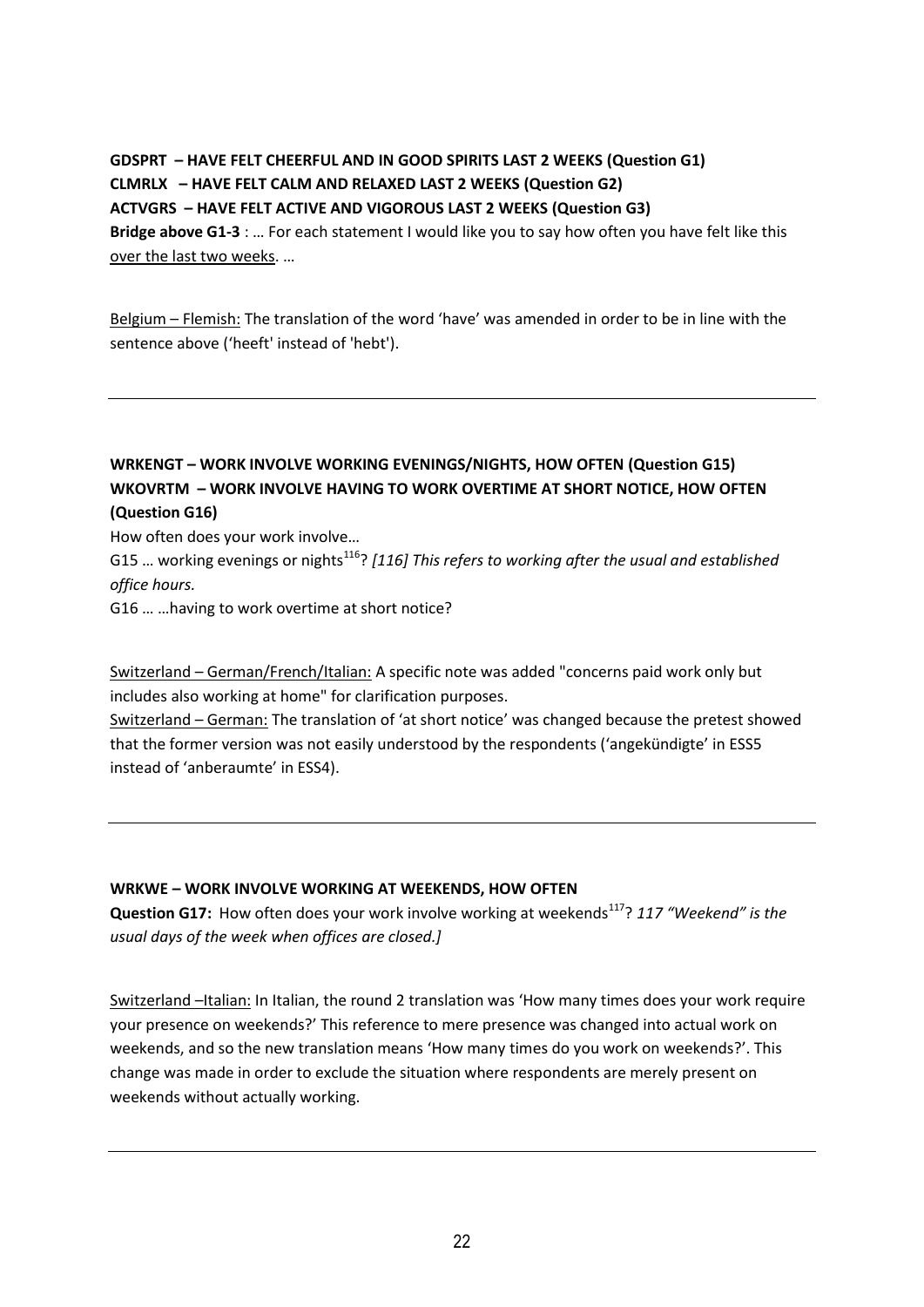### **YRCREMP – YEAR FIRST STARTED WORKING FOR CURRENT EMPLOYER**

**Question G19:** In what year did you first start working for your current employer?

Switzerland – German: The round 2 translation read 'In what year have you first started working in your current job?' This did not include any reference to 'working for the current employer' and was thus considered an incorrect translation. This mistake was corrected in ESS5, with the translation now reading 'In what year have you for the first time started working for your current employer?'

#### **JBEDYRS – YEARS OF EDUCATION BEYOND COMPULSORY NEEDED BY APPLICANT FOR YOUR JOB**

**Question G24:** About how many years of education or vocational schooling beyond compulsory education $^{129}$  would they need? Please use this card.

*[129] See footnote 128.*

[*128] 'Compulsory education' refers to the age until which you are required by law to remain in fulltime education.*

Belgium - Flemish: The sentence 'Please use this card' had not been translated in R2, and this omission was corrected in ESS5.

#### **PPWWKP – PROPORTION OF WOMEN AT WORKPLACE**

**Question G38:** What is the proportion of women at your workplace?

Switzerland –Italian: There was a logical mistake that has been corrected: in the previous translation, the sentence was understood as "What is the relationship between men and women at your working place?" This referred to whether men and women were on good terms to one another, that is, to their personal and professional relationships. However, it did not ask for any numerical measure of both groups, as is intended by the source questionnaire. Now the Italian question reads 'What is the proportion of women at your working place?'

**PDAPRPA – CONSIDERING EFFORTS AND ACHIEVEMENTS IN JOB I FEEL I GET PAID APPROPRIATELY Question G45:** To what extent do you agree or disagree with the following statement: 'Considering all my efforts<sup>146</sup> and achievements in my job, I feel I get paid appropriately'? Please use this card. *[146] See footnote 121.*

Belgium – Flemish: The sentence 'Please use this card' had not been translated in R2, and this omission was corrected in ESS5.

### **PFMFDJBA - FRSPTJB PARTNER/FAMILY FED UP WITH PRESSURE OF YOUR JOB, HOW OFTEN - FAMILY RESPONSIBILITIES PREVENT YOU FROM GIVING THE TIME YOU SHOULD TO YOUR JOB, HOW OFTEN**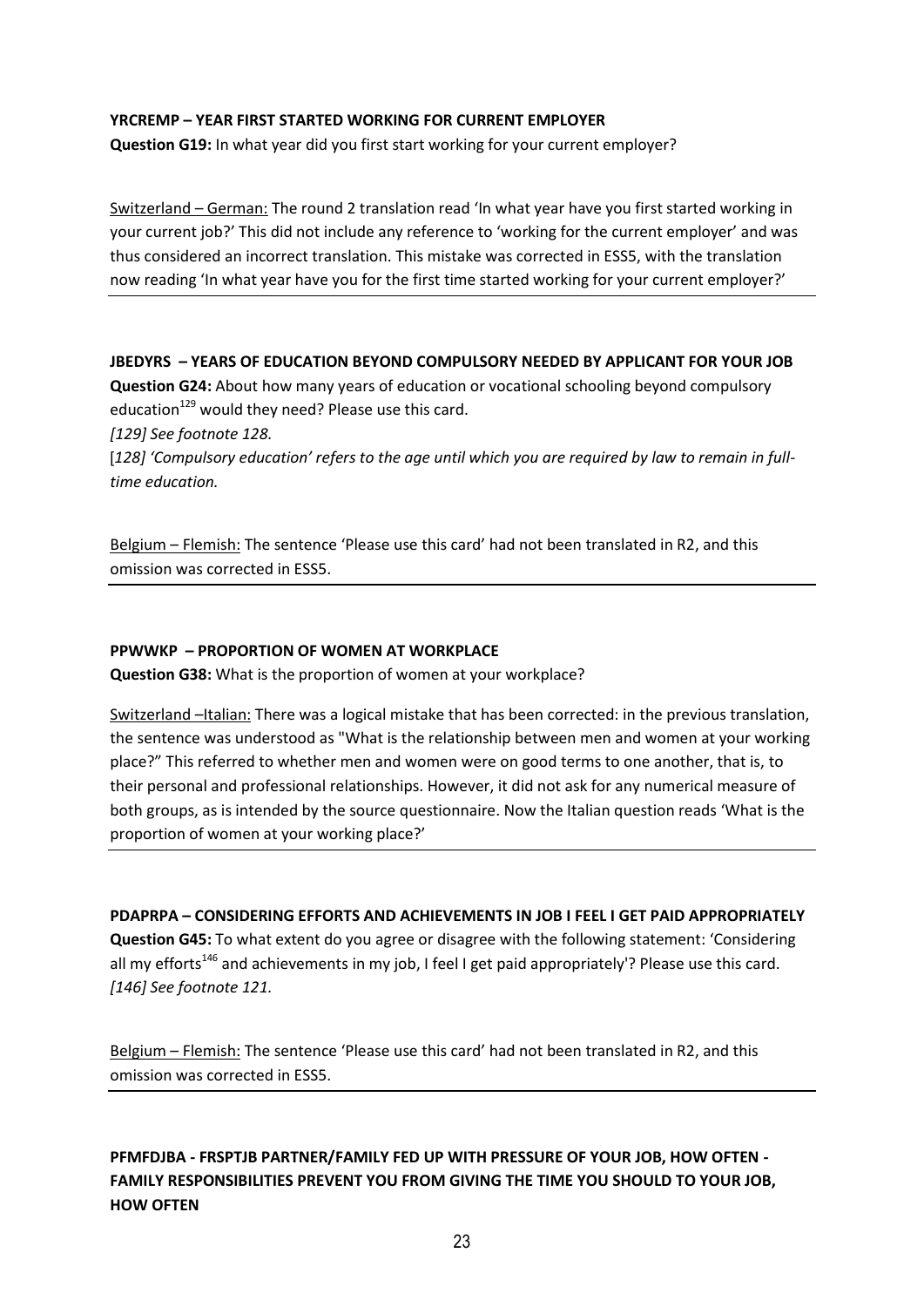**PFMFDJBA - Question G50:** Using this card, how often do you... G50 ...find that your partner or family $149$  gets fed up with the pressure of your job?

**FRSPTJB - Question G51...find that your family<sup>150</sup> responsibilities prevent you from giving the time** you should<sup>151</sup> to your job? *[149] See footnote 148. [150] See footnote 148. [151] "You should" - 'in the sense of personal motivation or what your employer expects you to do.'*)

Belgium – Flemish: The sentence 'Using this card' had not been translated in R2, and this omission was corrected in ESS5.

### **G50**

Czech Republic – Czech: It is very difficult to translate this sentence into Czech, so the translation was changed from Round 2 'find that your partner or family gets fed up with the pressure of your work?' into Round 5 'find that your partner or family is bothered by the pressure of your job?' as this formulation was considered to match the intended meaning from the source questionnaire better than the previous one.

### **WKHSCH – HOW MANY HOURS WOULD CHOOSE TO WORK WEEKLY**

**Question G72:** How many hours a week, if any, would you choose to work, bearing in mind that your earnings would go up or down according to how many hours you work?

Switzerland –Italian: "would you choose" had been translated as "would you be disposed to / ready to". This was clearly an error as the people answered about the maximum they would work and not their ideal amount of work. It was changed into 'How many hours per week would you choose to work …'.

### **WKENGTP – PARTNER'S WORK INVOLVE WORKING EVENINGS/NIGHTS, HOW OFTEN**

**Question G80:** (How often does his/her work involve......working evenings or nights<sup>157</sup>? [157] This *refers to working after the usual and established office hours.*)

**WKOVTMP – PARTNER'S WORK INVOLVE WORKING OVERTIME AT SHORT NOTICE, HOW OFTEN Question G81:** How often does his/her work involve…...having to work overtime at short notice?)

Switzerland – German/French/Italian: A specific note was added "concerns paid work only but includes also working at home" for clarification purposes.